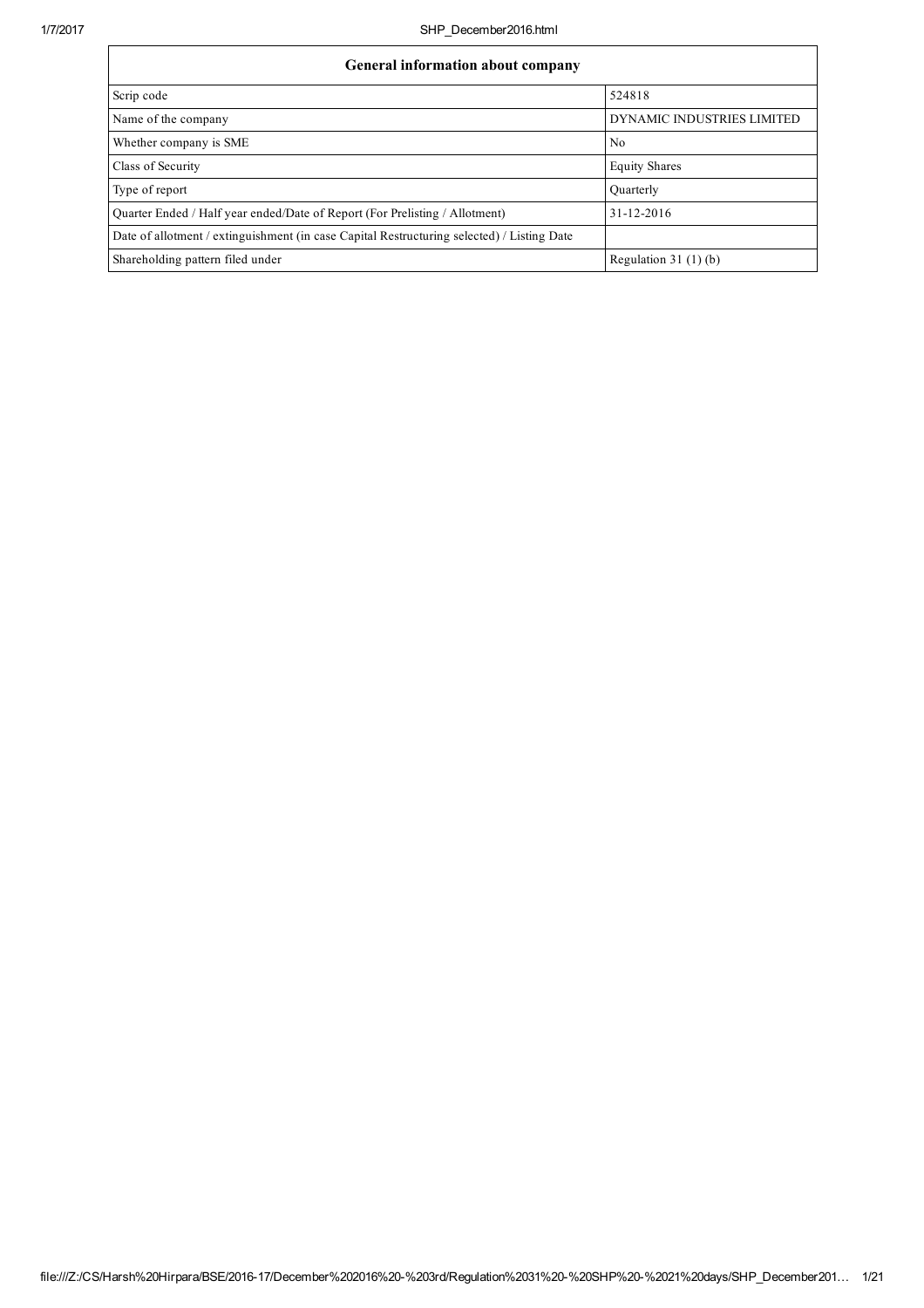| Sr. No. | <b>Particular</b>                                                                      | Yes/No |
|---------|----------------------------------------------------------------------------------------|--------|
|         | Whether the Listed Entity has issued any partly paid up shares?                        | No     |
|         | Whether the Listed Entity has issued any Convertible Securities?                       | No     |
|         | Whether the Listed Entity has issued any Warrants?                                     | No     |
|         | Whether the Listed Entity has any shares against which depository receipts are issued? | No     |
|         | Whether the Listed Entity has any shares in locked-in?                                 | No     |
| b       | Whether any shares held by promoters are pledge or otherwise encumbered?               | No     |
|         | Whether company has equity shares with differential voting rights?                     | No     |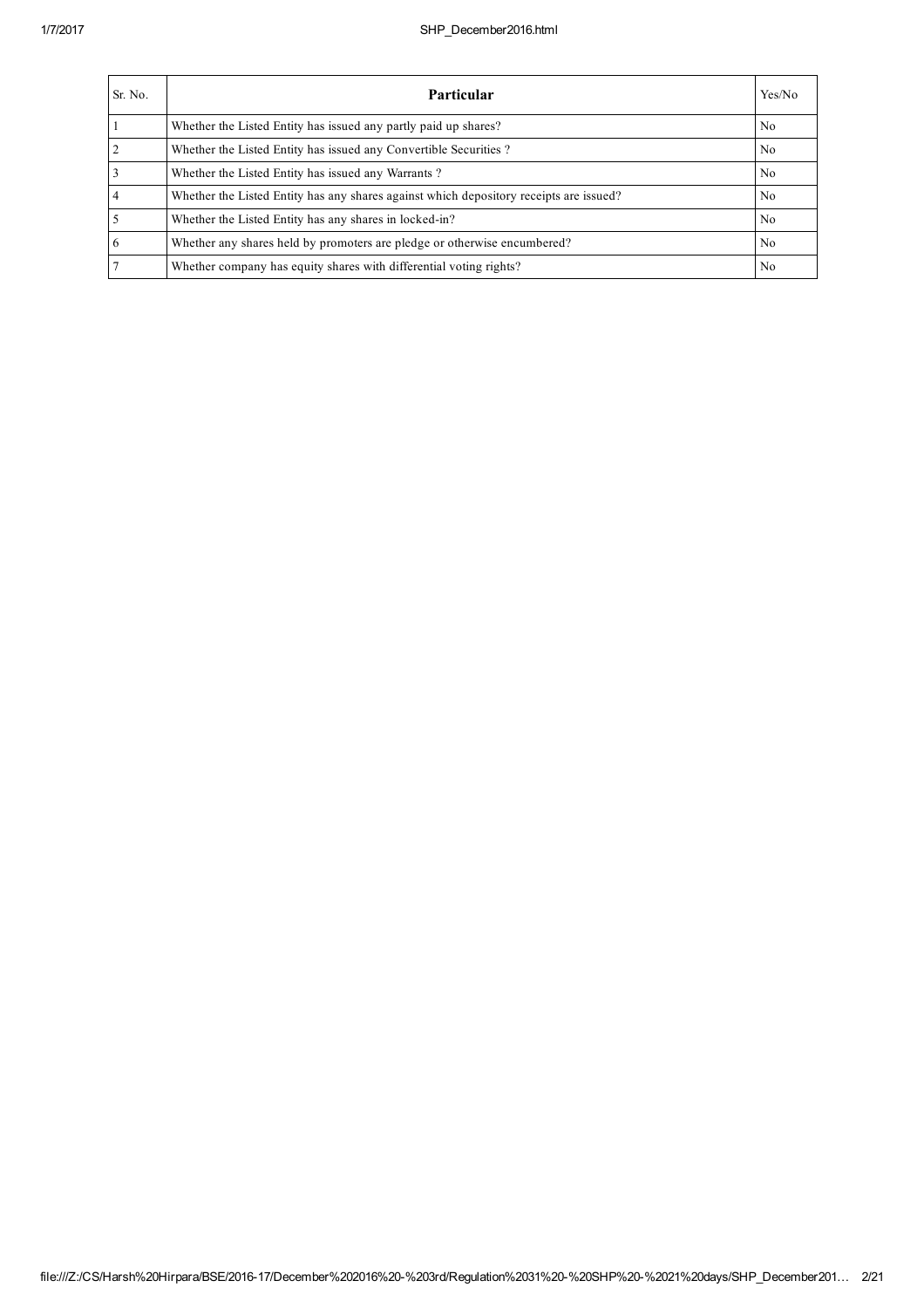|                 | Category                                  | No. of                           |                                   | No. Of<br>Partly   | No. Of<br>shares         | Total nos.                         | Shareholding as a<br>% of total no. of<br>shares (calculated as<br>per SCRR, 1957)<br>(VIII) As a % of<br>$(A+B+C2)$ | Number of Voting Rights held in<br>each class of securities (IX) |               |                      |           |
|-----------------|-------------------------------------------|----------------------------------|-----------------------------------|--------------------|--------------------------|------------------------------------|----------------------------------------------------------------------------------------------------------------------|------------------------------------------------------------------|---------------|----------------------|-----------|
| Category<br>(I) | of<br>shareholder                         | Nos. Of<br>shareholders<br>(III) | fully paid<br>up equity<br>shares | paid-up<br>equity  | underlying<br>Depository | shares<br>held (VII)<br>$= (IV) +$ |                                                                                                                      | No of Voting (XIV)<br>Rights                                     |               | Total as a<br>$%$ of |           |
|                 | (II)                                      |                                  | held (IV)                         | shares<br>held (V) | Receipts<br>(VI)         | $(V)$ + $(VI)$                     |                                                                                                                      | Class<br>eg: $X$                                                 | Class<br>eg:y | Total                | $(A+B+C)$ |
| (A)             | Promoter<br>&<br>Promoter<br>Group        | 11                               | 1513704                           |                    |                          | 1513704                            | 49.98                                                                                                                | 1513704                                                          |               | 1513704              | 49.98     |
| (B)             | Public                                    | 2715                             | 1514796                           |                    |                          | 1514796                            | 50.02                                                                                                                | 1514796                                                          |               | 1514796              | 50.02     |
| (C)             | Non<br>Promoter-<br>Non Public            |                                  |                                   |                    |                          |                                    |                                                                                                                      |                                                                  |               |                      |           |
| (C1)            | <b>Shares</b><br>underlying<br><b>DRs</b> |                                  |                                   |                    |                          |                                    |                                                                                                                      |                                                                  |               |                      |           |
| (C2)            | Shares held<br>by<br>Employee<br>Trusts   |                                  |                                   |                    |                          |                                    |                                                                                                                      |                                                                  |               |                      |           |
|                 | Total                                     | 2726                             | 3028500                           |                    |                          | 3028500                            | 100                                                                                                                  | 3028500                                                          |               | 3028500              | 100       |

## Table I - Summary Statement holding of specified securities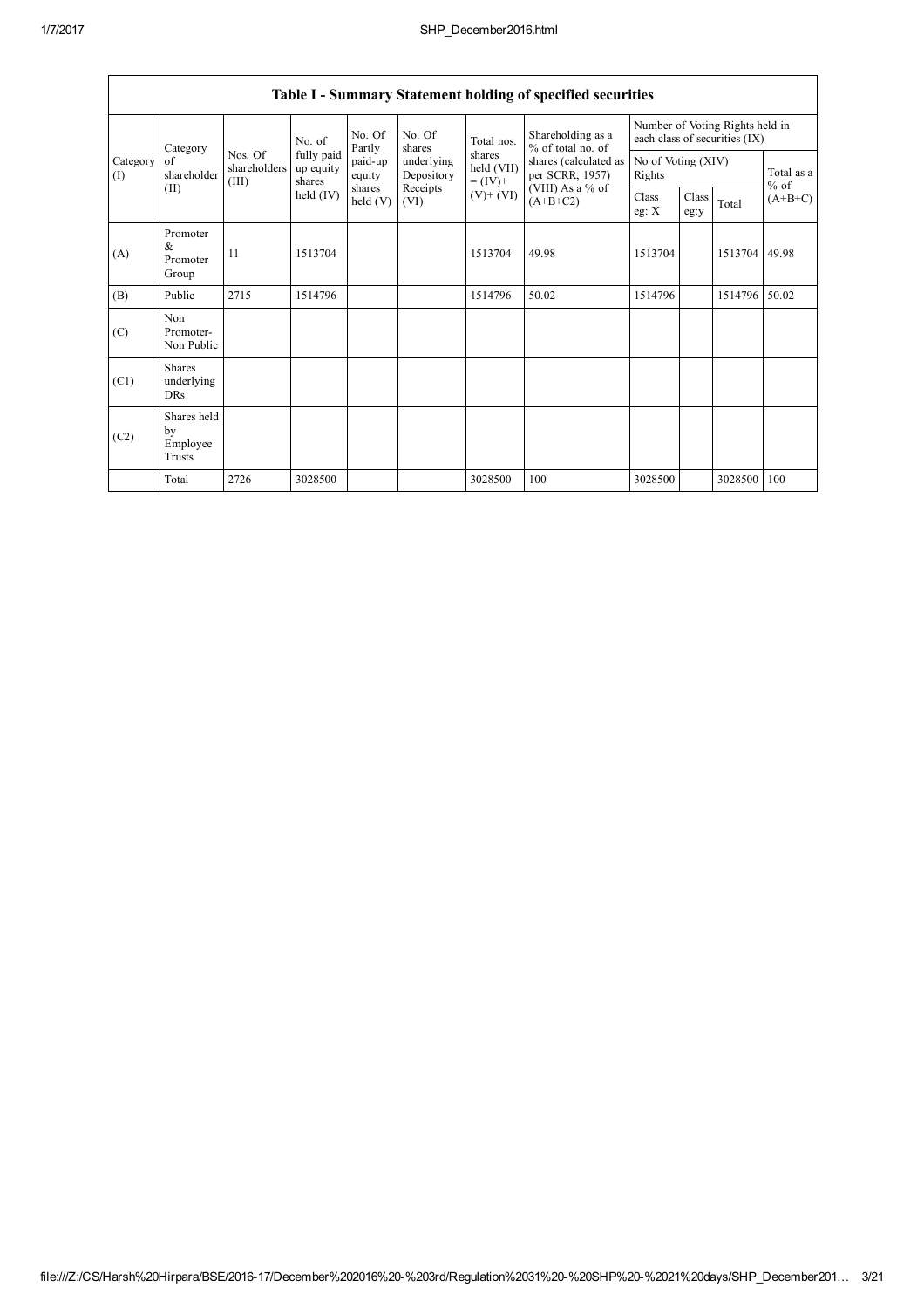|                            | Table I - Summary Statement holding of specified securities                                                                                                                                                                                                   |                                |                                                         |                                                           |                                                                                  |                                        |  |                                                                               |  |                                       |
|----------------------------|---------------------------------------------------------------------------------------------------------------------------------------------------------------------------------------------------------------------------------------------------------------|--------------------------------|---------------------------------------------------------|-----------------------------------------------------------|----------------------------------------------------------------------------------|----------------------------------------|--|-------------------------------------------------------------------------------|--|---------------------------------------|
| of<br>Category             | Category                                                                                                                                                                                                                                                      | No. Of<br>Shares<br>Underlying | No. of<br><b>Shares</b><br>Underlying                   | No. Of Shares<br>Underlying<br>Outstanding<br>convertible | Shareholding, as a<br>% assuming full<br>conversion of<br>convertible securities | Number of<br>Locked in<br>shares (XII) |  | Number of<br><b>Shares</b><br>pledged or<br>otherwise<br>encumbered<br>(XIII) |  | Number of<br>equity shares<br>held in |
| $\left( \mathrm{I}\right)$ | Outstanding<br>shareholder<br>Outstanding<br>securities and<br>(as a percentage of<br>convertible<br>(II)<br>Warrants<br>No. Of<br>diluted share capital)<br>securities<br>$(X_i)$<br>$(XI)=(VII)+(X) As a$<br>Warrants (Xi)<br>(X)<br>% of $(A+B+C2)$<br>(a) | No.<br>(a)                     | As a<br>$%$ of<br>total<br><b>Shares</b><br>held<br>(b) | No.<br>(a)                                                | As a<br>$%$ of<br>total<br>Shares<br>held<br>(b)                                 | dematerialized<br>form $(XIV)$         |  |                                                                               |  |                                       |
| (A)                        | Promoter &<br>Promoter<br>Group                                                                                                                                                                                                                               |                                |                                                         |                                                           | 49.98                                                                            |                                        |  |                                                                               |  | 1513704                               |
| (B)                        | Public                                                                                                                                                                                                                                                        |                                |                                                         |                                                           | 50.02                                                                            |                                        |  |                                                                               |  | 1392145                               |
| (C)                        | Non<br>Promoter-<br>Non Public                                                                                                                                                                                                                                |                                |                                                         |                                                           |                                                                                  |                                        |  |                                                                               |  |                                       |
| (C1)                       | <b>Shares</b><br>underlying<br><b>DRs</b>                                                                                                                                                                                                                     |                                |                                                         |                                                           |                                                                                  |                                        |  |                                                                               |  |                                       |
| (C2)                       | Shares held<br>by<br>Employee<br>Trusts                                                                                                                                                                                                                       |                                |                                                         |                                                           |                                                                                  |                                        |  |                                                                               |  |                                       |
|                            | Total                                                                                                                                                                                                                                                         |                                |                                                         |                                                           | 100                                                                              |                                        |  |                                                                               |  | 2905849                               |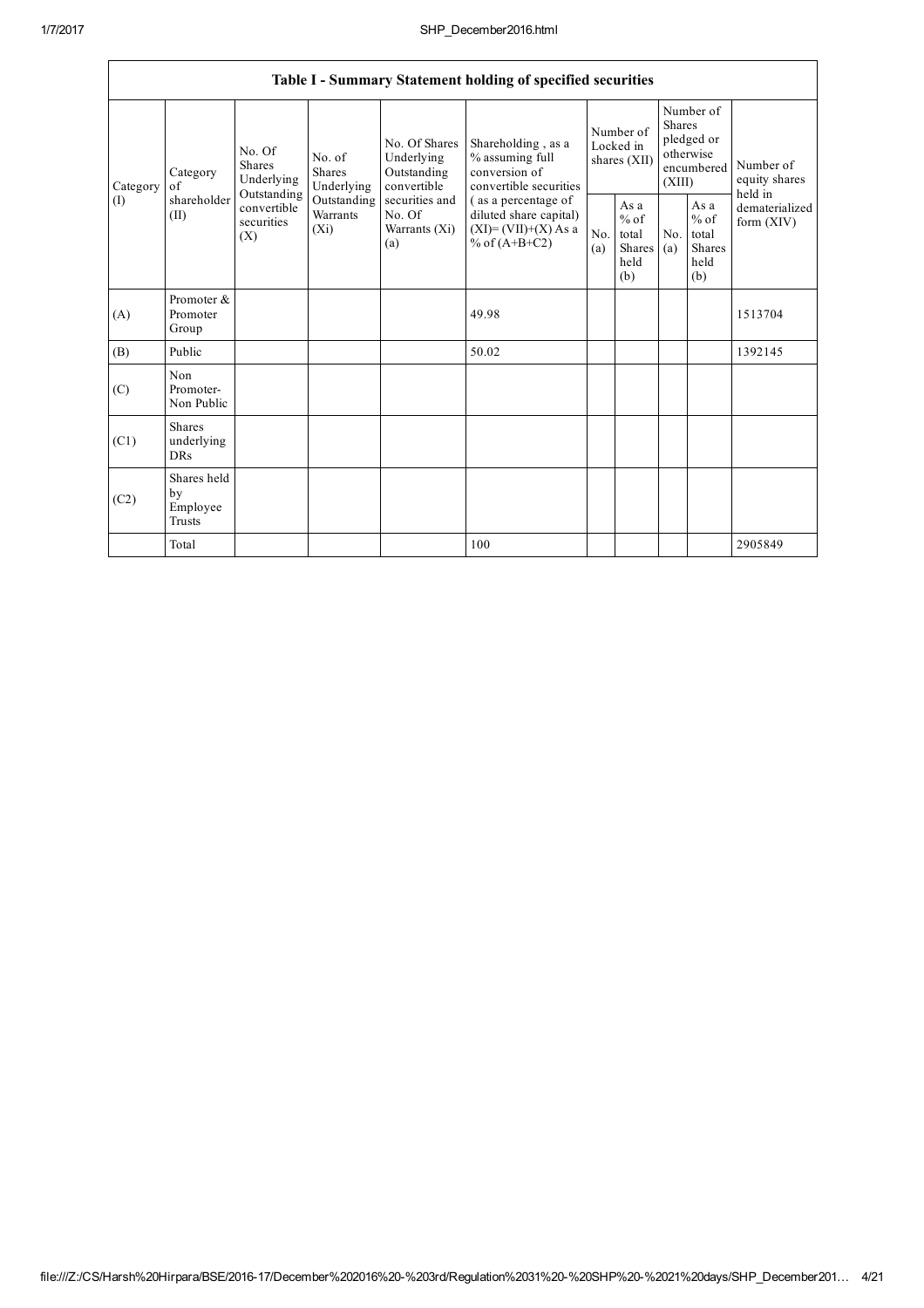$\mathbf{r}$ 

٦

| Table II - Statement showing shareholding pattern of the Promoter and Promoter Group        |                                                                                                                     |                                  |                             |                       |                                    |                             |                                          |                              |               |                                                                  |                           |
|---------------------------------------------------------------------------------------------|---------------------------------------------------------------------------------------------------------------------|----------------------------------|-----------------------------|-----------------------|------------------------------------|-----------------------------|------------------------------------------|------------------------------|---------------|------------------------------------------------------------------|---------------------------|
|                                                                                             |                                                                                                                     |                                  | No. of<br>fully             | No. Of<br>Partly      | No. Of                             | Total<br>nos.               | Shareholding as<br>a % of total no.      |                              |               | Number of Voting Rights held in<br>each class of securities (IX) |                           |
| Sr.                                                                                         | Category & Name<br>of the<br>Shareholders (I)                                                                       | Nos. Of<br>shareholders<br>(III) | paid up<br>equity<br>shares | paid-<br>up<br>equity | shares<br>underlying<br>Depository | shares<br>held<br>$(VII) =$ | of shares<br>(calculated as<br>per SCRR, | No of Voting (XIV)<br>Rights |               |                                                                  | Total<br>as a $%$<br>of   |
|                                                                                             |                                                                                                                     |                                  | held<br>(IV)                | shares<br>held<br>(V) | Receipts<br>(VI)                   | $(IV)$ +<br>$(V)$ +<br>(VI) | 1957) (VIII)<br>As a % of<br>$(A+B+C2)$  | Class<br>eg: X               | Class<br>eg:y | Total                                                            | Total<br>Voting<br>rights |
| A                                                                                           | Table II - Statement showing shareholding pattern of the Promoter and Promoter Group                                |                                  |                             |                       |                                    |                             |                                          |                              |               |                                                                  |                           |
| (1)                                                                                         | Indian                                                                                                              |                                  |                             |                       |                                    |                             |                                          |                              |               |                                                                  |                           |
| (a)                                                                                         | Individuals/Hindu<br>undivided Family                                                                               | 9                                | 1388186                     |                       |                                    | 1388186                     | 45.84                                    | 1388186                      |               | 1388186                                                          | 45.84                     |
| (d)                                                                                         | Any Other<br>(specify)                                                                                              | $\mathbf{1}$                     | 121738                      |                       |                                    | 121738                      | 4.02                                     | 121738                       |               | 121738                                                           | 4.02                      |
| Sub-Total (A)<br>(1)                                                                        |                                                                                                                     | 10                               | 1509924                     |                       |                                    | 1509924                     | 49.86                                    | 1509924                      |               | 1509924                                                          | 49.86                     |
| (2)                                                                                         | Foreign                                                                                                             |                                  |                             |                       |                                    |                             |                                          |                              |               |                                                                  |                           |
| (a)                                                                                         | Individuals<br>(NonResident<br>Individuals/<br>Foreign<br>Individuals)                                              | 1                                | 3780                        |                       |                                    | 3780                        | 0.12                                     | 3780                         |               | 3780                                                             | 0.12                      |
| Sub-Total (A)<br>(2)                                                                        |                                                                                                                     | 1                                | 3780                        |                       |                                    | 3780                        | 0.12                                     | 3780                         |               | 3780                                                             | 0.12                      |
| Total<br>Shareholding<br>of Promoter<br>and Promoter<br>Group $(A)=$<br>$(A)(1)+(A)$<br>(2) |                                                                                                                     | 11                               | 1513704                     |                       |                                    | 1513704                     | 49.98                                    | 1513704                      |               | 1513704                                                          | 49.98                     |
| $\, {\bf B}$                                                                                | Table III - Statement showing shareholding pattern of the Public shareholder                                        |                                  |                             |                       |                                    |                             |                                          |                              |               |                                                                  |                           |
| (1)                                                                                         | Institutions                                                                                                        |                                  |                             |                       |                                    |                             |                                          |                              |               |                                                                  |                           |
| (3)                                                                                         | Non-institutions                                                                                                    |                                  |                             |                       |                                    |                             |                                          |                              |               |                                                                  |                           |
| (a(i))                                                                                      | Individuals -<br>i.Individual<br>shareholders<br>holding nominal<br>share capital up to<br>Rs. 2 lakhs.             | 2522                             | 906693                      |                       |                                    | 906693                      | 29.94                                    | 906693                       |               | 906693                                                           | 29.94                     |
| (a(ii))                                                                                     | Individuals - ii.<br>Individual<br>shareholders<br>holding nominal<br>share capital in<br>excess of Rs. 2<br>lakhs. | 7                                | 368886                      |                       |                                    | 368886                      | 12.18                                    | 368886                       |               | 368886                                                           | 12.18                     |
| (e)                                                                                         | Any Other<br>(specify)                                                                                              | 186                              | 239217                      |                       |                                    | 239217                      | 7.9                                      | 239217                       |               | 239217                                                           | 7.9                       |
| Sub-Total (B)<br>(3)                                                                        |                                                                                                                     | 2715                             | 1514796                     |                       |                                    | 1514796                     | 50.02                                    | 1514796                      |               | 1514796                                                          | 50.02                     |
| <b>Total Public</b><br>Shareholding<br>$(B)=(B)(1)+$<br>$(B)(2)+(B)(3)$                     |                                                                                                                     | 2715                             | 1514796                     |                       |                                    | 1514796                     | 50.02                                    | 1514796                      |               | 1514796                                                          | 50.02                     |
| $\mathbf C$                                                                                 | Table IV - Statement showing shareholding pattern of the Non Promoter- Non Public shareholder                       |                                  |                             |                       |                                    |                             |                                          |                              |               |                                                                  |                           |
| Total (<br>$A+B+C2$ )                                                                       |                                                                                                                     | 2726                             | 3028500                     |                       |                                    | 3028500                     | 100                                      | 3028500                      |               | 3028500                                                          | 100                       |
| Total<br>$(A+B+C)$                                                                          |                                                                                                                     | 2726                             | 3028500                     |                       |                                    | 3028500                     | 100                                      | 3028500                      |               | 3028500                                                          | 100                       |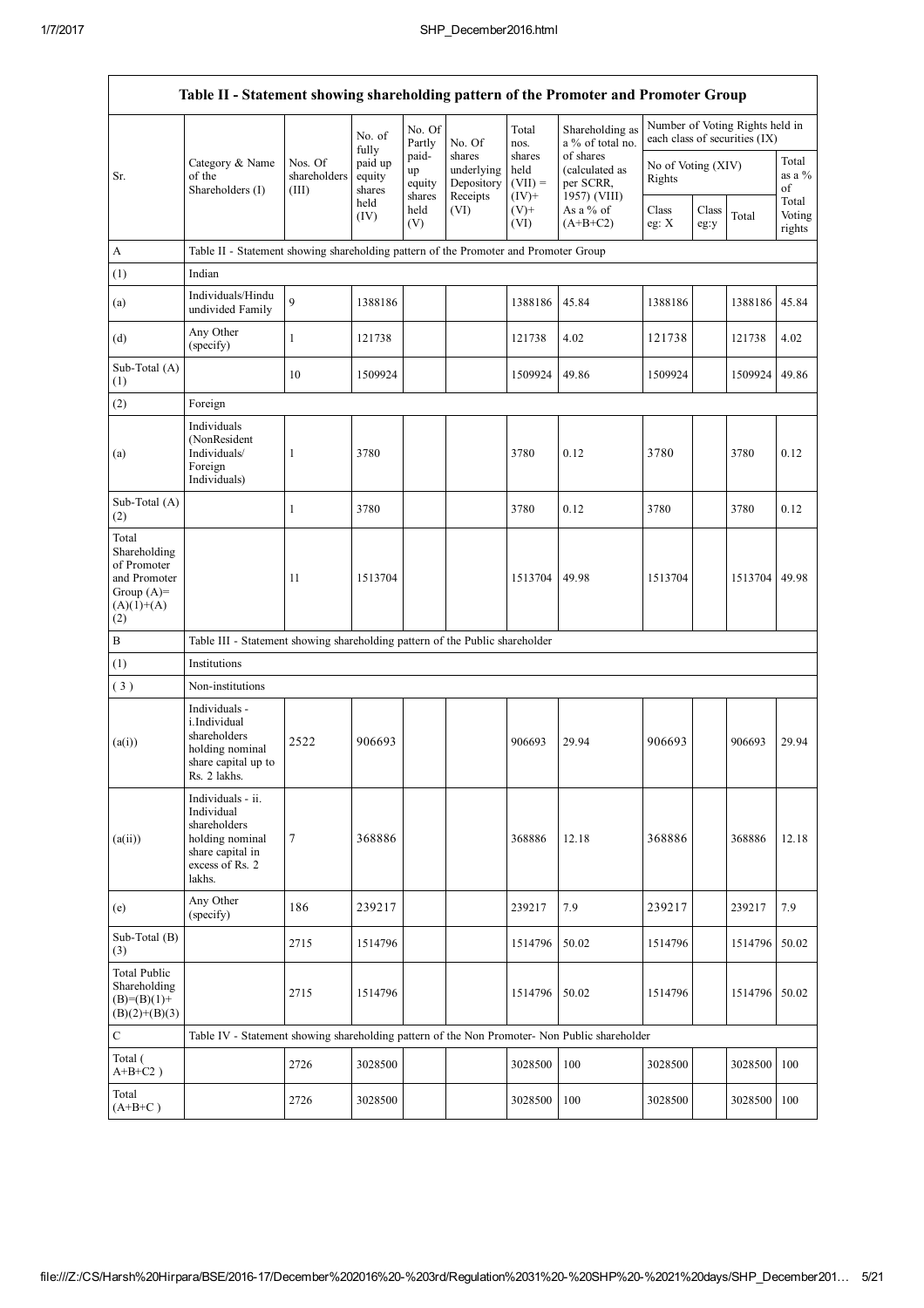$\mathbf{r}$ 

٦

| Table II - Statement showing shareholding pattern of the Promoter and Promoter Group    |                                                                                                                                                                                                                                                                                                                                                                                                                                                                                  |            |                                                  |                                                                                               |                                                  |                                        |                                                                               |  |                                       |
|-----------------------------------------------------------------------------------------|----------------------------------------------------------------------------------------------------------------------------------------------------------------------------------------------------------------------------------------------------------------------------------------------------------------------------------------------------------------------------------------------------------------------------------------------------------------------------------|------------|--------------------------------------------------|-----------------------------------------------------------------------------------------------|--------------------------------------------------|----------------------------------------|-------------------------------------------------------------------------------|--|---------------------------------------|
|                                                                                         | No. Of<br>No. Of Shares<br>No. of<br>Shareholding, as a %<br><b>Shares</b><br>Underlying<br>assuming full conversion<br><b>Shares</b><br>Outstanding<br>Underlying<br>Underlying<br>of convertible securities (<br>convertible<br>Outstanding<br>Sr.<br>Outstanding<br>as a percentage of diluted<br>securities and<br>convertible<br>Warrants<br>share capital) $(XI) = (VII) +$<br>No. Of Warrants<br>securities<br>$(X)$ As a % of $(A+B+C2)$<br>$(X_i)$<br>(X)<br>$(Xi)$ (a) |            |                                                  |                                                                                               |                                                  | Number of<br>Locked in<br>shares (XII) | Number of<br><b>Shares</b><br>pledged or<br>otherwise<br>encumbered<br>(XIII) |  | Number of<br>equity shares<br>held in |
|                                                                                         |                                                                                                                                                                                                                                                                                                                                                                                                                                                                                  | No.<br>(a) | As a<br>$%$ of<br>total<br>Shares<br>held<br>(b) | No.<br>(a)                                                                                    | As a<br>$%$ of<br>total<br>Shares<br>held<br>(b) | dematerialized<br>form $(XIV)$         |                                                                               |  |                                       |
| A                                                                                       |                                                                                                                                                                                                                                                                                                                                                                                                                                                                                  |            |                                                  | Table II - Statement showing shareholding pattern of the Promoter and Promoter Group          |                                                  |                                        |                                                                               |  |                                       |
| (1)                                                                                     | Indian                                                                                                                                                                                                                                                                                                                                                                                                                                                                           |            |                                                  |                                                                                               |                                                  |                                        |                                                                               |  |                                       |
| (a)                                                                                     |                                                                                                                                                                                                                                                                                                                                                                                                                                                                                  |            |                                                  | 45.84                                                                                         |                                                  |                                        |                                                                               |  | 1388186                               |
| (d)                                                                                     |                                                                                                                                                                                                                                                                                                                                                                                                                                                                                  |            |                                                  | 4.02                                                                                          |                                                  |                                        |                                                                               |  | 121738                                |
| Sub-Total (A)<br>(1)                                                                    |                                                                                                                                                                                                                                                                                                                                                                                                                                                                                  |            |                                                  | 49.86                                                                                         |                                                  |                                        |                                                                               |  | 1509924                               |
| (2)                                                                                     | Foreign                                                                                                                                                                                                                                                                                                                                                                                                                                                                          |            |                                                  |                                                                                               |                                                  |                                        |                                                                               |  |                                       |
| (a)                                                                                     |                                                                                                                                                                                                                                                                                                                                                                                                                                                                                  |            |                                                  | 0.12                                                                                          |                                                  |                                        |                                                                               |  | 3780                                  |
| Sub-Total (A)<br>(2)                                                                    |                                                                                                                                                                                                                                                                                                                                                                                                                                                                                  |            |                                                  | 0.12                                                                                          |                                                  |                                        |                                                                               |  | 3780                                  |
| Total<br>Shareholding<br>of Promoter<br>and Promoter<br>Group $(A)=$<br>$(A)(1)+(A)(2)$ |                                                                                                                                                                                                                                                                                                                                                                                                                                                                                  |            |                                                  | 49.98                                                                                         |                                                  |                                        |                                                                               |  | 1513704                               |
| $\, {\bf B}$                                                                            |                                                                                                                                                                                                                                                                                                                                                                                                                                                                                  |            |                                                  | Table III - Statement showing shareholding pattern of the Public shareholder                  |                                                  |                                        |                                                                               |  |                                       |
| (1)                                                                                     | Institutions                                                                                                                                                                                                                                                                                                                                                                                                                                                                     |            |                                                  |                                                                                               |                                                  |                                        |                                                                               |  |                                       |
| (3)                                                                                     | Non-institutions                                                                                                                                                                                                                                                                                                                                                                                                                                                                 |            |                                                  |                                                                                               |                                                  |                                        |                                                                               |  |                                       |
| (a(i))                                                                                  |                                                                                                                                                                                                                                                                                                                                                                                                                                                                                  |            |                                                  | 29.94                                                                                         |                                                  |                                        |                                                                               |  | 784042                                |
| (a(ii))                                                                                 |                                                                                                                                                                                                                                                                                                                                                                                                                                                                                  |            |                                                  | 12.18                                                                                         |                                                  |                                        |                                                                               |  | 368886                                |
| (e)                                                                                     |                                                                                                                                                                                                                                                                                                                                                                                                                                                                                  |            |                                                  | 7.9                                                                                           |                                                  |                                        |                                                                               |  | 239217                                |
| Sub-Total (B)<br>(3)                                                                    |                                                                                                                                                                                                                                                                                                                                                                                                                                                                                  |            |                                                  | 50.02                                                                                         |                                                  |                                        |                                                                               |  | 1392145                               |
| <b>Total Public</b><br>Shareholding<br>$(B)= (B)(1) +$<br>$(B)(2)+(B)(3)$               |                                                                                                                                                                                                                                                                                                                                                                                                                                                                                  |            |                                                  | 50.02                                                                                         |                                                  |                                        |                                                                               |  | 1392145                               |
| $\mathbf C$                                                                             |                                                                                                                                                                                                                                                                                                                                                                                                                                                                                  |            |                                                  | Table IV - Statement showing shareholding pattern of the Non Promoter- Non Public shareholder |                                                  |                                        |                                                                               |  |                                       |
| Total (<br>$A+B+C2$ )                                                                   |                                                                                                                                                                                                                                                                                                                                                                                                                                                                                  |            |                                                  | 100                                                                                           |                                                  |                                        |                                                                               |  | 2905849                               |
| Total (A+B+C                                                                            |                                                                                                                                                                                                                                                                                                                                                                                                                                                                                  |            |                                                  | 100                                                                                           |                                                  |                                        |                                                                               |  | 2905849                               |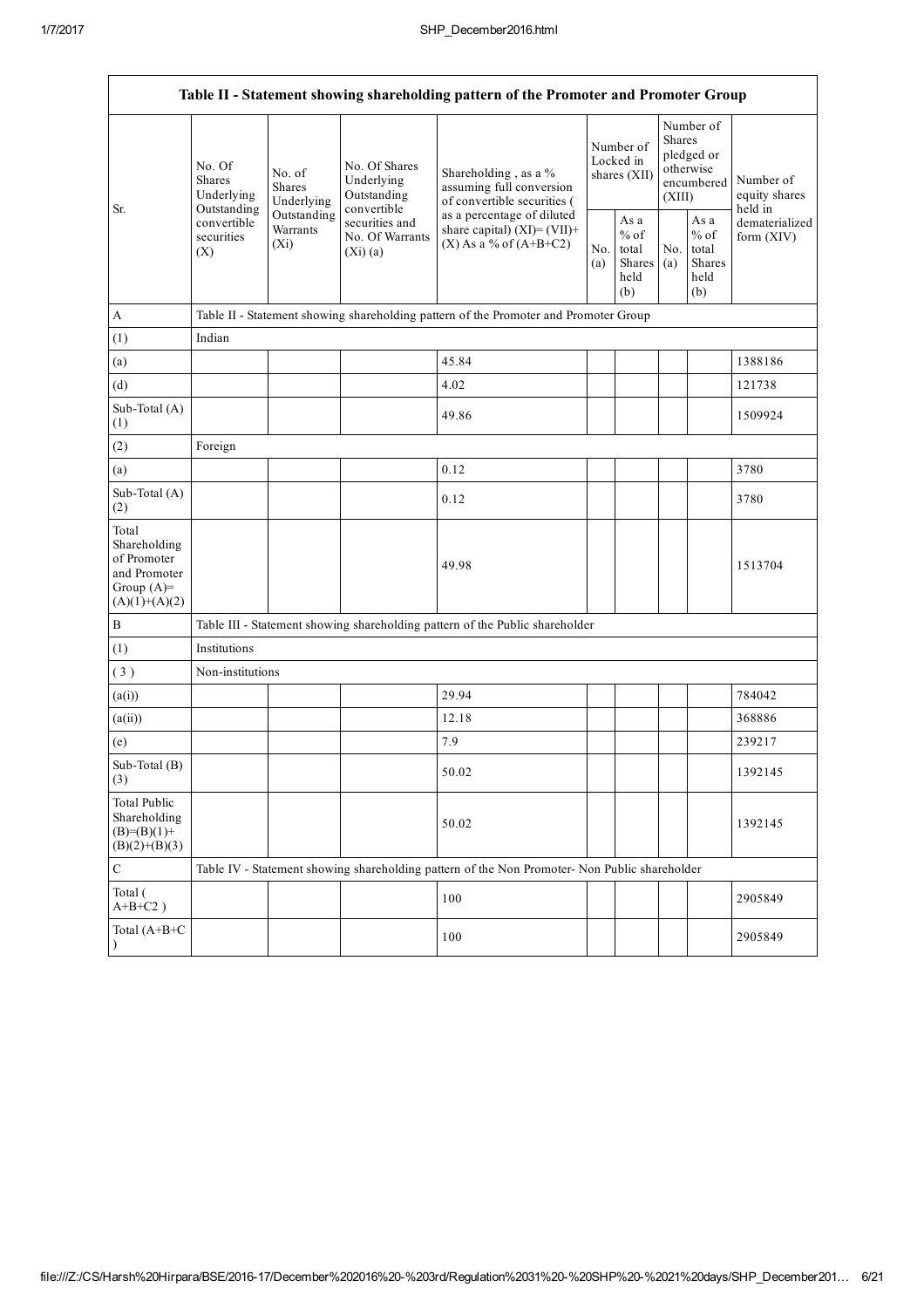| Individuals/Hindu undivided Family                                                                                                                                                                 |                                                          |                                                               |                                         |                                     |                                                 |                                                 |                                          |
|----------------------------------------------------------------------------------------------------------------------------------------------------------------------------------------------------|----------------------------------------------------------|---------------------------------------------------------------|-----------------------------------------|-------------------------------------|-------------------------------------------------|-------------------------------------------------|------------------------------------------|
| Searial No.                                                                                                                                                                                        | $\mathbf{1}$                                             | $\overline{c}$                                                | $\mathfrak z$                           | $\overline{4}$                      | 5                                               | 6                                               | $\boldsymbol{7}$                         |
| Name of the<br>Shareholders<br>(I)                                                                                                                                                                 | <b>HARIN</b><br><b>DHANVANTRAI</b><br><b>MAMLATDARNA</b> | <b>DEEPAK</b><br>NAVINCHANDRA<br><b>CHOKSHI</b>               | <b>MAYA HARIN</b><br><b>MAMLATDARNA</b> | <b>DINESH</b><br><b>JASRAJ JAIN</b> | <b>RONAK</b><br><b>DEEPAK</b><br><b>CHOKSHI</b> | <b>BIMAL</b><br><b>DEEPAK</b><br><b>CHOKSHI</b> | <b>ASITA HARIN</b><br><b>MAMLATDARNA</b> |
| PAN (II)                                                                                                                                                                                           | AGAPM9759Q                                               | ACOPC5387L                                                    | AAXPM0658B                              | ABNPJ6717D                          | AALPC4612P                                      | ACOPC5388F                                      | AGAPM9754D                               |
| No. of fully<br>paid up equity<br>shares held<br>(IV)                                                                                                                                              | 347780                                                   | 284972                                                        | 211247                                  | 99136                               | 99086                                           | 93657                                           | 88285                                    |
| No. Of Partly<br>paid-up equity<br>shares held<br>(V)                                                                                                                                              |                                                          |                                                               |                                         |                                     |                                                 |                                                 |                                          |
| No. Of shares<br>underlying<br>Depository<br>Receipts (VI)                                                                                                                                         |                                                          |                                                               |                                         |                                     |                                                 |                                                 |                                          |
| Total nos.<br>shares held<br>$(VII) = (IV) +$<br>$(V)+(VI)$                                                                                                                                        | 347780                                                   | 284972                                                        | 211247                                  | 99136                               | 99086                                           | 93657                                           | 88285                                    |
| Shareholding<br>as a % of total<br>no. of shares<br>(calculated as<br>per SCRR,<br>1957) (VIII)<br>As a % of<br>$(A+B+C2)$                                                                         | 11.48                                                    | 9.41                                                          | 6.98                                    | 3.27                                | 3.27                                            | 3.09                                            | 2.92                                     |
|                                                                                                                                                                                                    |                                                          | Number of Voting Rights held in each class of securities (IX) |                                         |                                     |                                                 |                                                 |                                          |
| Class eg:X                                                                                                                                                                                         | 347780                                                   | 284972                                                        | 211247                                  | 99136                               | 99086                                           | 93657                                           | 88285                                    |
| Class eg:y                                                                                                                                                                                         |                                                          |                                                               |                                         |                                     |                                                 |                                                 |                                          |
| Total                                                                                                                                                                                              | 347780                                                   | 284972                                                        | 211247                                  | 99136                               | 99086                                           | 93657                                           | 88285                                    |
| Total as a %<br>of Total<br>Voting rights                                                                                                                                                          | 11.48                                                    | 9.41                                                          | 6.98                                    | 3.27                                | 3.27                                            | 3.09                                            | 2.92                                     |
| No. Of Shares<br>Underlying<br>Outstanding<br>convertible<br>securities $(X)$                                                                                                                      |                                                          |                                                               |                                         |                                     |                                                 |                                                 |                                          |
| No. of Shares<br>Underlying<br>Outstanding<br>Warrants (Xi)                                                                                                                                        |                                                          |                                                               |                                         |                                     |                                                 |                                                 |                                          |
| No. Of Shares<br>Underlying<br>Outstanding<br>convertible<br>securities and<br>No. Of<br>Warrants (Xi)<br>(a)                                                                                      |                                                          |                                                               |                                         |                                     |                                                 |                                                 |                                          |
| Shareholding<br>, as a $\%$<br>assuming full<br>conversion of<br>convertible<br>securities (as a<br>percentage of<br>diluted share<br>capital) (XI)=<br>$(VII)+(Xi)(a)$<br>As a % of<br>$(A+B+C2)$ | 11.48                                                    | 9.41                                                          | 6.98                                    | 3.27                                | 3.27                                            | 3.09                                            | 2.92                                     |
|                                                                                                                                                                                                    | Number of Locked in shares (XII)                         |                                                               |                                         |                                     |                                                 |                                                 |                                          |
| No. $(a)$                                                                                                                                                                                          |                                                          |                                                               |                                         |                                     |                                                 |                                                 |                                          |
| As a % of<br>total Shares<br>held (b)                                                                                                                                                              |                                                          |                                                               |                                         |                                     |                                                 |                                                 |                                          |
|                                                                                                                                                                                                    | Number of Shares pledged or otherwise encumbered (XIII)  |                                                               |                                         |                                     |                                                 |                                                 |                                          |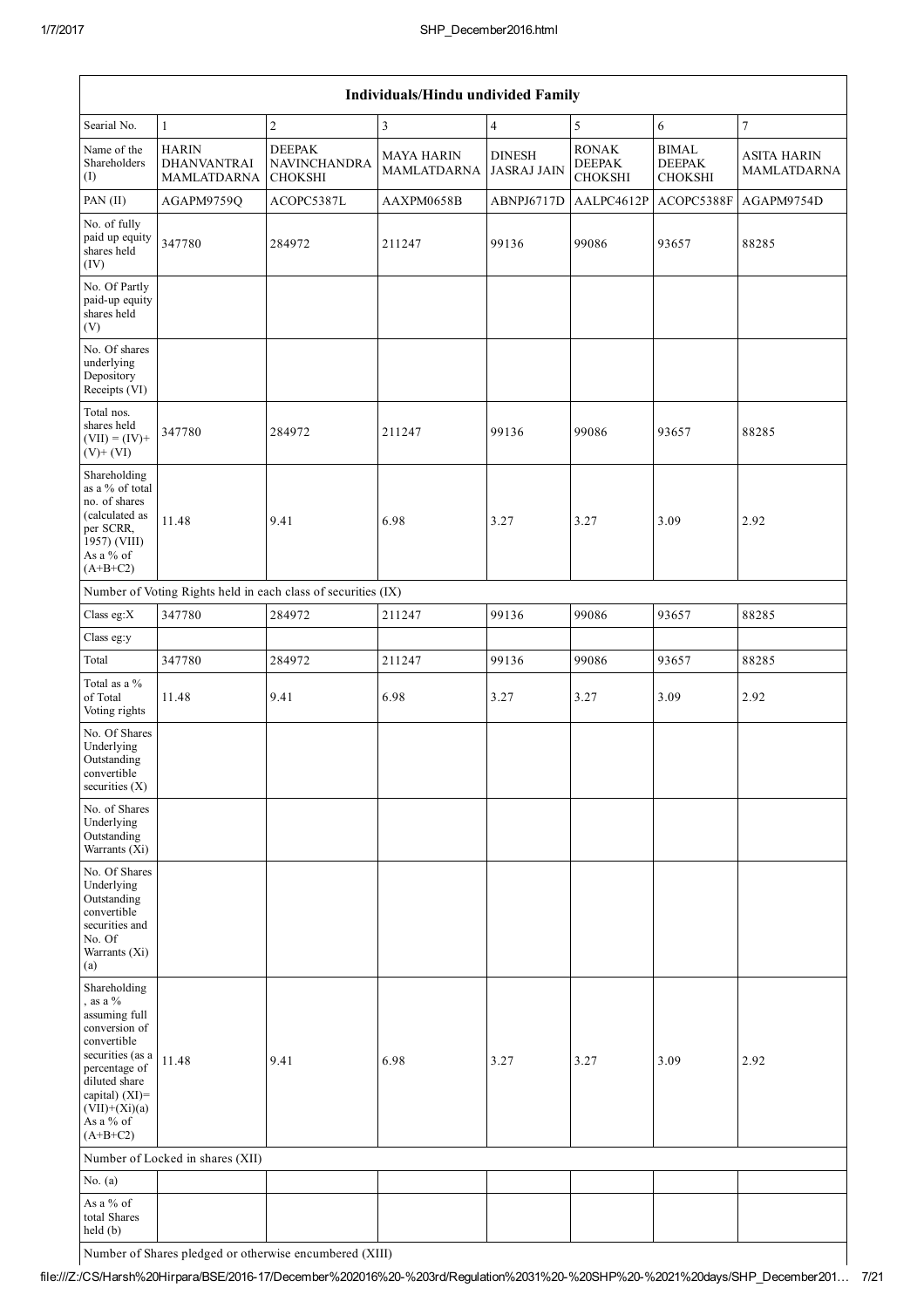| No. $(a)$                                                               |                              |        |        |       |       |       |       |
|-------------------------------------------------------------------------|------------------------------|--------|--------|-------|-------|-------|-------|
| As a % of<br>total Shares<br>held (b)                                   |                              |        |        |       |       |       |       |
| Number of<br>equity shares<br>held in<br>dematerialized<br>form $(XIV)$ | 347780                       | 284972 | 211247 | 99136 | 99086 | 93657 | 88285 |
|                                                                         | Reason for not providing PAN |        |        |       |       |       |       |
| Reason for<br>not providing<br>PAN                                      |                              |        |        |       |       |       |       |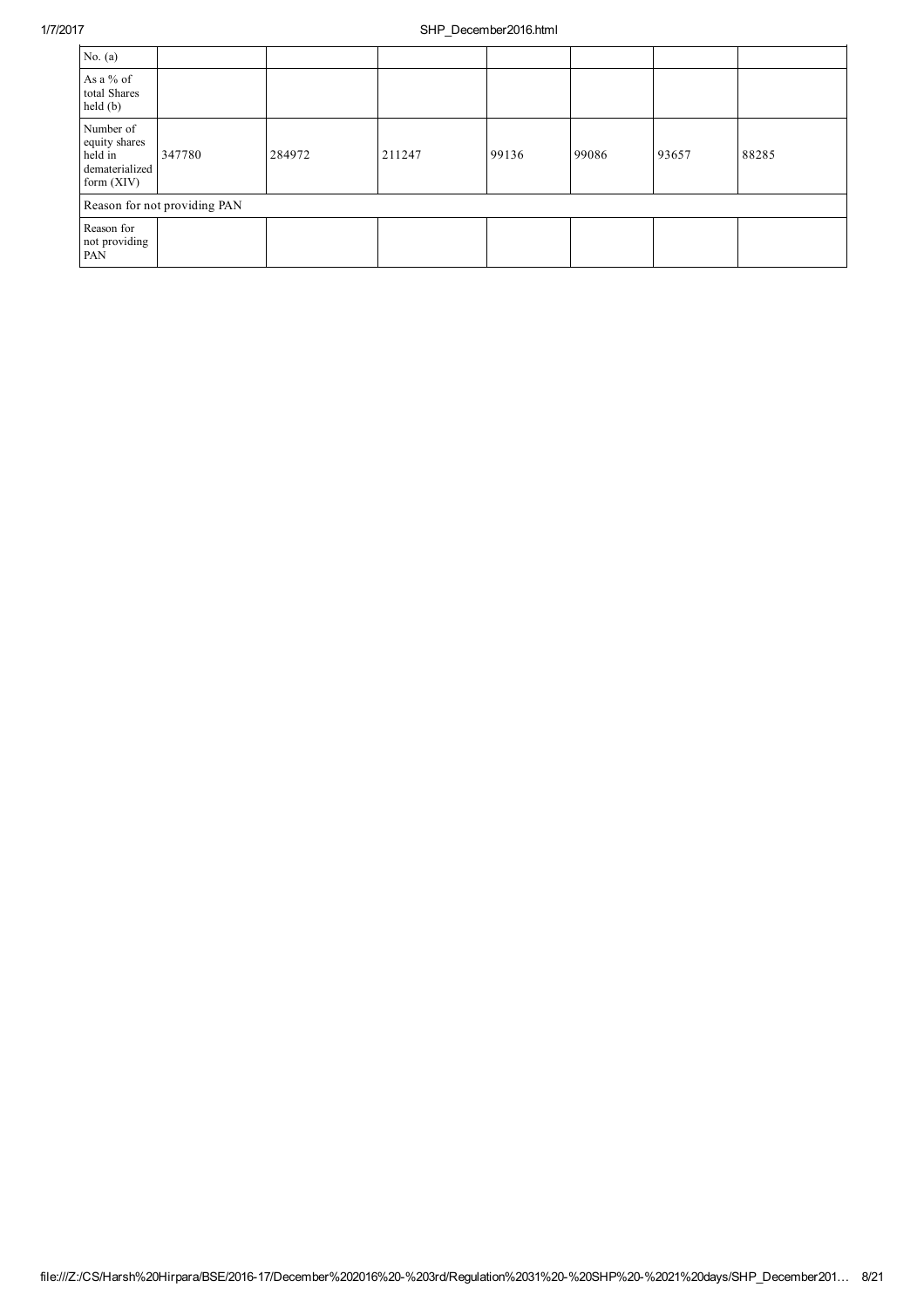| Individuals/Hindu undivided Family                                                                                                                                                       |                                                               |                         |                       |  |  |
|------------------------------------------------------------------------------------------------------------------------------------------------------------------------------------------|---------------------------------------------------------------|-------------------------|-----------------------|--|--|
| Searial No.                                                                                                                                                                              | 8                                                             | 9                       |                       |  |  |
| Name of the<br>Shareholders (I)                                                                                                                                                          | BEENABEN DEEPAK CHOKSHI                                       | MANSI HARIN MAMLATDARNA | Click here to go back |  |  |
| PAN (II)                                                                                                                                                                                 | AALPC4588Q                                                    | AFEPM7949D              | Total                 |  |  |
| No. of fully paid<br>up equity shares<br>$\text{held} (IV)$                                                                                                                              | 85937                                                         | 78086                   | 1388186               |  |  |
| No. Of Partly<br>paid-up equity<br>shares held (V)                                                                                                                                       |                                                               |                         |                       |  |  |
| No. Of shares<br>underlying<br>Depository<br>Receipts (VI)                                                                                                                               |                                                               |                         |                       |  |  |
| Total nos. shares<br>held $(VII) = (IV) +$<br>$(V)+(VI)$                                                                                                                                 | 85937                                                         | 78086                   | 1388186               |  |  |
| Shareholding as a<br>% of total no. of<br>shares (calculated<br>as per SCRR,<br>1957) (VIII) As a<br>% of $(A+B+C2)$                                                                     | 2.84                                                          | 2.58                    | 45.84                 |  |  |
|                                                                                                                                                                                          | Number of Voting Rights held in each class of securities (IX) |                         |                       |  |  |
| Class eg:X                                                                                                                                                                               | 85937                                                         | 78086                   | 1388186               |  |  |
| Class eg:y                                                                                                                                                                               |                                                               |                         |                       |  |  |
| Total                                                                                                                                                                                    | 85937                                                         | 78086                   | 1388186               |  |  |
| Total as a % of<br>Total Voting rights                                                                                                                                                   | 2.84                                                          | 2.58                    | 45.84                 |  |  |
| No. Of Shares<br>Underlying<br>Outstanding<br>convertible<br>securities (X)                                                                                                              |                                                               |                         |                       |  |  |
| No. of Shares<br>Underlying<br>Outstanding<br>Warrants (Xi)                                                                                                                              |                                                               |                         |                       |  |  |
| No. Of Shares<br>Underlying<br>Outstanding<br>convertible<br>securities and No.<br>Of Warrants (Xi)<br>(a)                                                                               |                                                               |                         |                       |  |  |
| Shareholding, as a<br>% assuming full<br>conversion of<br>convertible<br>securities (as a<br>percentage of<br>diluted share<br>capital) (XI)=<br>$(VII)+(Xi)(a)$ As a<br>% of $(A+B+C2)$ | 2.84                                                          | 2.58                    | 45.84                 |  |  |
| Number of Locked in shares (XII)                                                                                                                                                         |                                                               |                         |                       |  |  |
| No. $(a)$                                                                                                                                                                                |                                                               |                         |                       |  |  |
| As a % of total<br>Shares held (b)                                                                                                                                                       |                                                               |                         |                       |  |  |
|                                                                                                                                                                                          | Number of Shares pledged or otherwise encumbered (XIII)       |                         |                       |  |  |
| No. $(a)$                                                                                                                                                                                |                                                               |                         |                       |  |  |
| As a % of total<br>Shares held (b)                                                                                                                                                       |                                                               |                         |                       |  |  |
| Number of equity<br>shares held in<br>dematerialized<br>form (XIV)                                                                                                                       | 85937                                                         | 78086                   | 1388186               |  |  |
| Reason for not providing PAN                                                                                                                                                             |                                                               |                         |                       |  |  |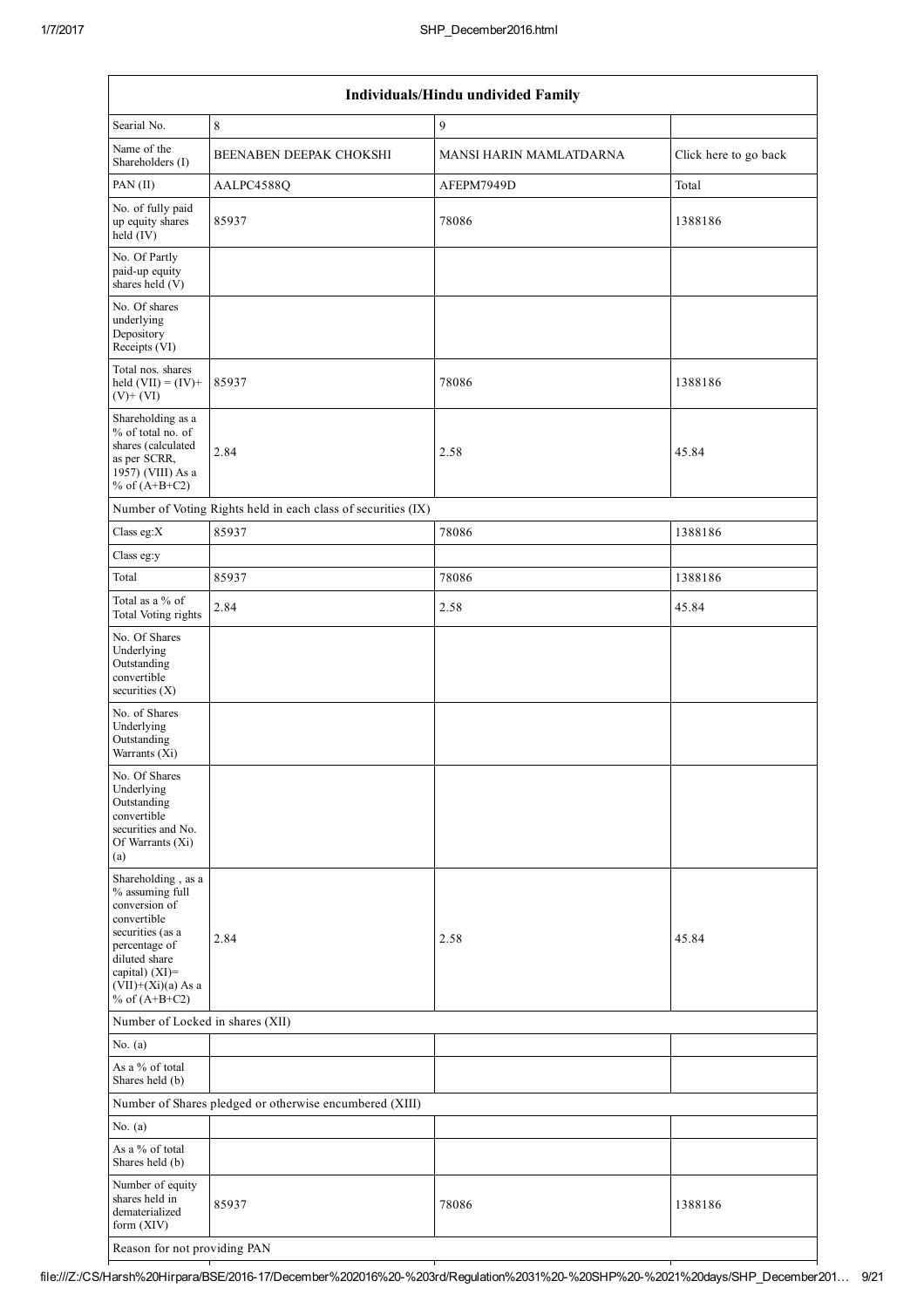Reason for not providing PAN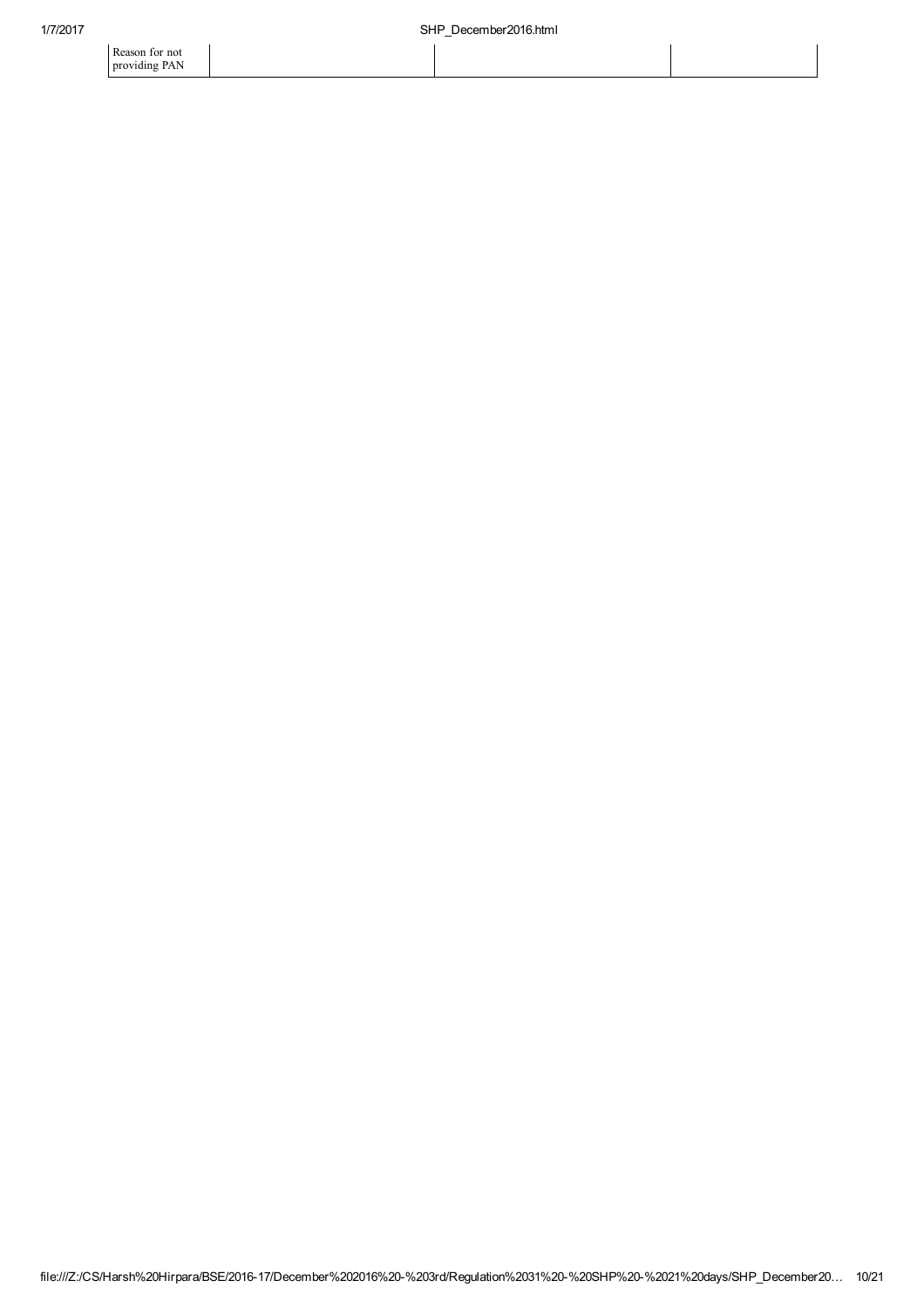| Any Other (specify)                                                                                                                                                                   |                                                               |                       |  |  |  |  |
|---------------------------------------------------------------------------------------------------------------------------------------------------------------------------------------|---------------------------------------------------------------|-----------------------|--|--|--|--|
| Searial No.                                                                                                                                                                           | $\mathbf{1}$                                                  |                       |  |  |  |  |
| Category                                                                                                                                                                              | <b>Bodies Corporate</b>                                       | Click here to go back |  |  |  |  |
| Name of the<br>Shareholders (I)                                                                                                                                                       | ORNET INTERMEDIATES LTD                                       |                       |  |  |  |  |
| PAN $(II)$                                                                                                                                                                            | AAACO2744E                                                    | Total                 |  |  |  |  |
| No. of the<br>Shareholders (I)                                                                                                                                                        | $\mathbf{1}$                                                  | 1                     |  |  |  |  |
| No. of fully paid<br>up equity shares<br>held $(IV)$                                                                                                                                  | 121738                                                        | 121738                |  |  |  |  |
| No. Of Partly<br>paid-up equity<br>shares held (V)                                                                                                                                    |                                                               |                       |  |  |  |  |
| No. Of shares<br>underlying<br>Depository<br>Receipts (VI)                                                                                                                            |                                                               |                       |  |  |  |  |
| Total nos. shares<br>held $(VII) = (IV) +$<br>$(V)+(VI)$                                                                                                                              | 121738                                                        | 121738                |  |  |  |  |
| Shareholding as a<br>% of total no. of<br>shares (calculated<br>as per SCRR,<br>1957) (VIII) As a<br>% of $(A+B+C2)$                                                                  | 4.02                                                          | 4.02                  |  |  |  |  |
|                                                                                                                                                                                       | Number of Voting Rights held in each class of securities (IX) |                       |  |  |  |  |
| Class eg: X                                                                                                                                                                           | 121738                                                        | 121738                |  |  |  |  |
| Class eg:y                                                                                                                                                                            |                                                               |                       |  |  |  |  |
| Total                                                                                                                                                                                 | 121738                                                        | 121738                |  |  |  |  |
| Total as a % of<br>Total Voting rights                                                                                                                                                | 4.02                                                          | 4.02                  |  |  |  |  |
| No. Of Shares<br>Underlying<br>Outstanding<br>convertible<br>securities $(X)$                                                                                                         |                                                               |                       |  |  |  |  |
| No. of Shares<br>Underlying<br>Outstanding<br>Warrants (Xi)                                                                                                                           |                                                               |                       |  |  |  |  |
| No. Of Shares<br>Underlying<br>Outstanding<br>convertible<br>securities and No.<br>Of Warrants (Xi)<br>(a)                                                                            |                                                               |                       |  |  |  |  |
| Shareholding, as a<br>% assuming full<br>conversion of<br>convertible<br>securities (as a<br>percentage of<br>diluted share<br>capital) (XI)=<br>(VII)+(X) As a $\%$<br>of $(A+B+C2)$ | 4.02                                                          | 4.02                  |  |  |  |  |
| Number of Locked in shares (XII)                                                                                                                                                      |                                                               |                       |  |  |  |  |
| No. $(a)$                                                                                                                                                                             |                                                               |                       |  |  |  |  |
| As a % of total<br>Shares held (b)                                                                                                                                                    |                                                               |                       |  |  |  |  |
|                                                                                                                                                                                       | Number of Shares pledged or otherwise encumbered (XIII)       |                       |  |  |  |  |
| No. $(a)$                                                                                                                                                                             |                                                               |                       |  |  |  |  |
| As a % of total<br>Shares held (b)                                                                                                                                                    |                                                               |                       |  |  |  |  |
| Number of equity                                                                                                                                                                      |                                                               |                       |  |  |  |  |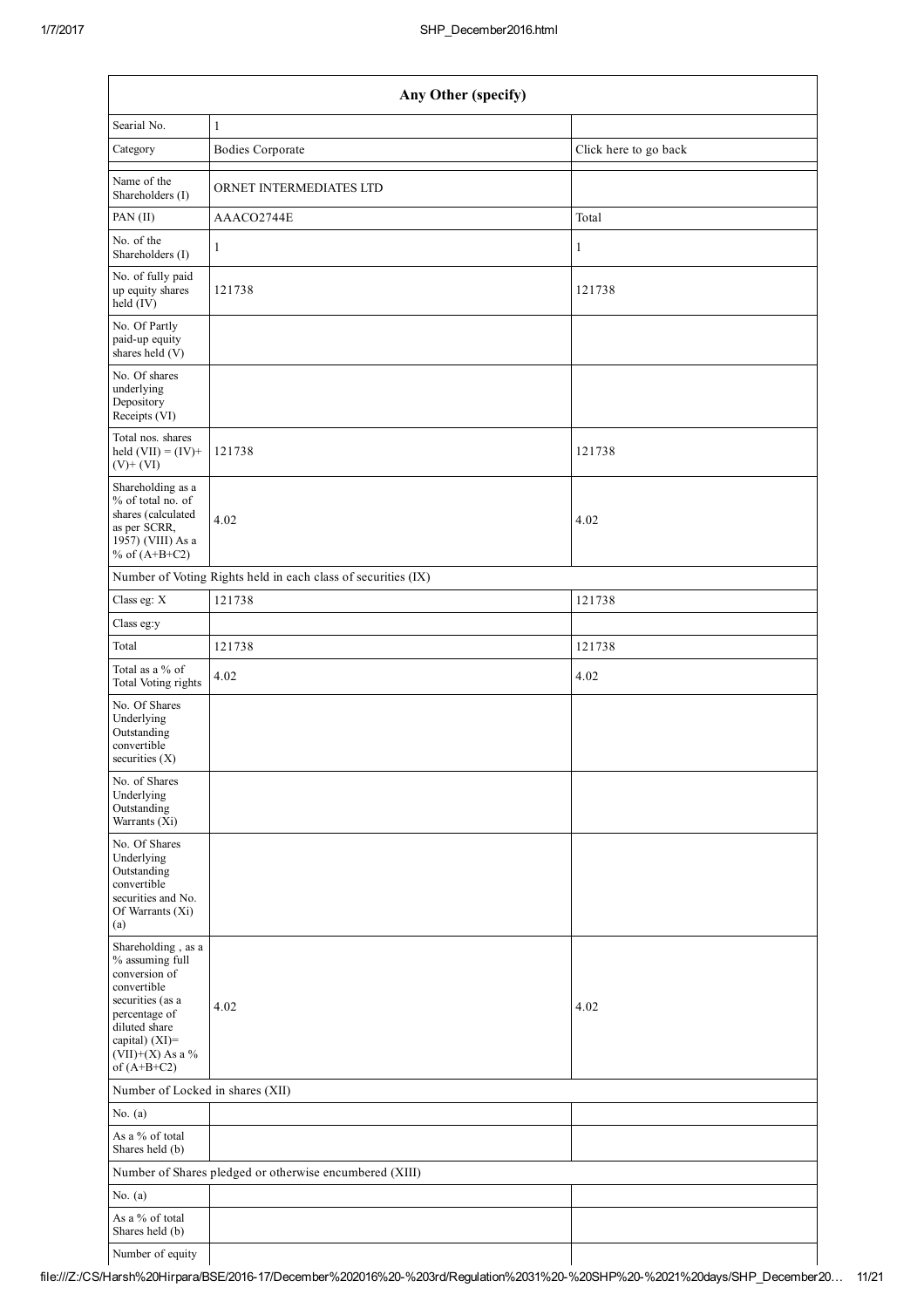| shares held in<br>dematerialized<br>form (XIV) | 121738 | 121738 |
|------------------------------------------------|--------|--------|
| Reason for not<br>providing PAN                |        |        |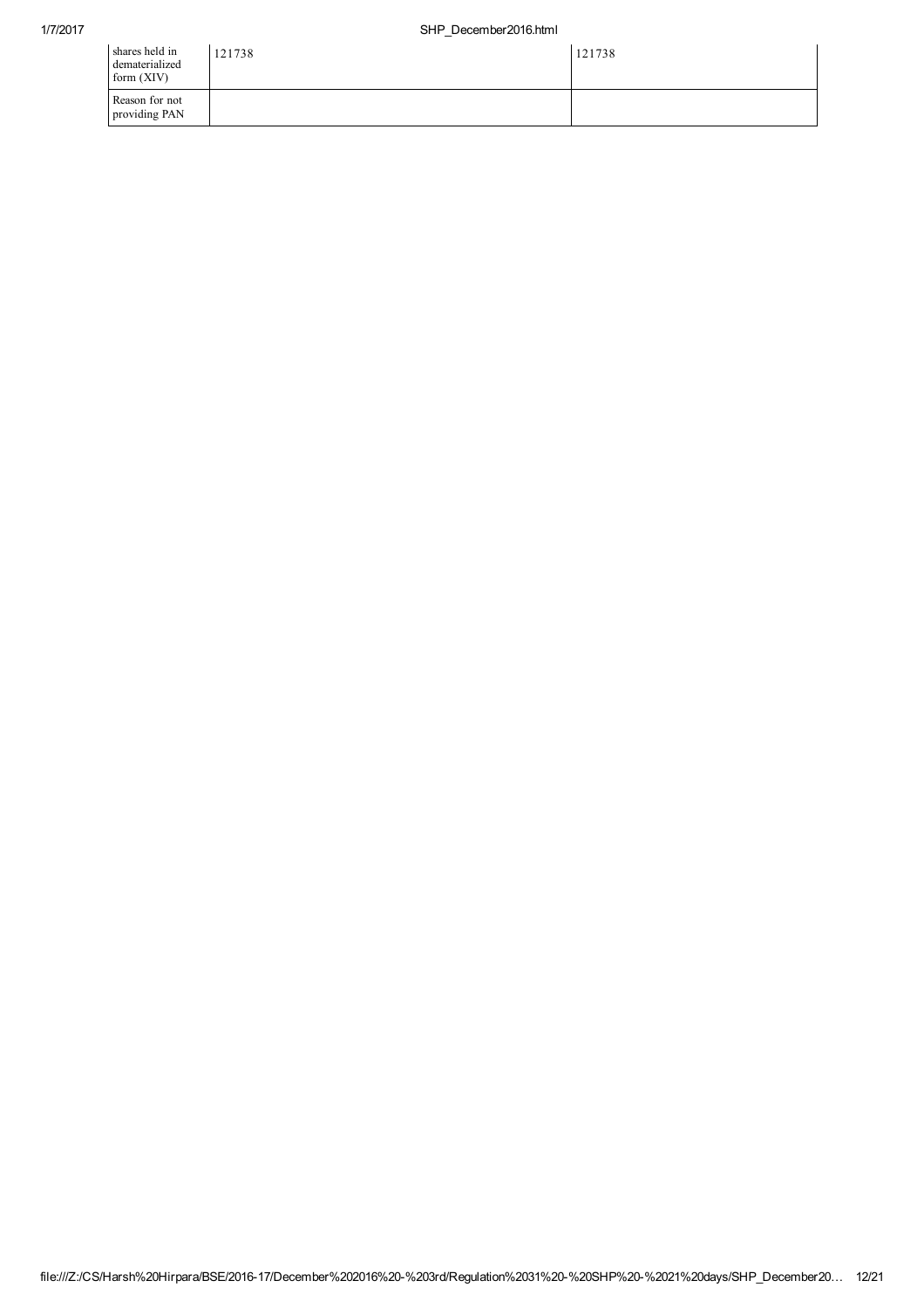$\overline{\phantom{a}}$ 

| Individuals (NonResident Individuals/ Foreign Individuals)                                                                                                                         |                                                               |                       |  |  |  |  |
|------------------------------------------------------------------------------------------------------------------------------------------------------------------------------------|---------------------------------------------------------------|-----------------------|--|--|--|--|
| Searial No.                                                                                                                                                                        | $\mathbf{1}$                                                  |                       |  |  |  |  |
| Name of the<br>Shareholders (I)                                                                                                                                                    | CHANDRESH D MAMLATDARNA                                       | Click here to go back |  |  |  |  |
| PAN (II)                                                                                                                                                                           | ALFPM2301Q                                                    | Total                 |  |  |  |  |
| No. of fully paid<br>up equity shares<br>held $(IV)$                                                                                                                               | 3780                                                          | 3780                  |  |  |  |  |
| No. Of Partly<br>paid-up equity<br>shares held (V)                                                                                                                                 |                                                               |                       |  |  |  |  |
| No. Of shares<br>underlying<br>Depository<br>Receipts (VI)                                                                                                                         |                                                               |                       |  |  |  |  |
| Total nos. shares<br>held $(VII) = (IV) +$<br>$(V)$ + $(VI)$                                                                                                                       | 3780                                                          | 3780                  |  |  |  |  |
| Shareholding as a<br>% of total no. of<br>shares (calculated<br>as per SCRR,<br>1957) (VIII) As a<br>% of $(A+B+C2)$                                                               | 0.12                                                          | 0.12                  |  |  |  |  |
|                                                                                                                                                                                    | Number of Voting Rights held in each class of securities (IX) |                       |  |  |  |  |
| Class eg: X                                                                                                                                                                        | 3780                                                          | 3780                  |  |  |  |  |
| Class eg:y                                                                                                                                                                         |                                                               |                       |  |  |  |  |
| Total                                                                                                                                                                              | 3780                                                          | 3780                  |  |  |  |  |
| Total as a % of<br>Total Voting rights                                                                                                                                             | 0.12                                                          | 0.12                  |  |  |  |  |
| No. Of Shares<br>Underlying<br>Outstanding<br>convertible<br>securities $(X)$                                                                                                      |                                                               |                       |  |  |  |  |
| No. of Shares<br>Underlying<br>Outstanding<br>Warrants (Xi)                                                                                                                        |                                                               |                       |  |  |  |  |
| No. Of Shares<br>Underlying<br>Outstanding<br>convertible<br>securities and No.<br>Of Warrants (Xi)<br>(a)                                                                         |                                                               |                       |  |  |  |  |
| Shareholding, as a<br>% assuming full<br>conversion of<br>convertible<br>securities (as a<br>percentage of<br>diluted share<br>capital) (XI)=<br>(VII)+(X) As a %<br>of $(A+B+C2)$ | 0.12                                                          | 0.12                  |  |  |  |  |
| Number of Locked in shares (XII)                                                                                                                                                   |                                                               |                       |  |  |  |  |
| No. $(a)$                                                                                                                                                                          |                                                               |                       |  |  |  |  |
| As a % of total<br>Shares held (b)                                                                                                                                                 |                                                               |                       |  |  |  |  |
|                                                                                                                                                                                    | Number of Shares pledged or otherwise encumbered (XIII)       |                       |  |  |  |  |
| No. $(a)$                                                                                                                                                                          |                                                               |                       |  |  |  |  |
| As a % of total<br>Shares held (b)                                                                                                                                                 |                                                               |                       |  |  |  |  |
| Number of equity<br>shares held in<br>dematerialized<br>form (XIV)                                                                                                                 | 3780                                                          | 3780                  |  |  |  |  |
| Reason for not providing PAN                                                                                                                                                       |                                                               |                       |  |  |  |  |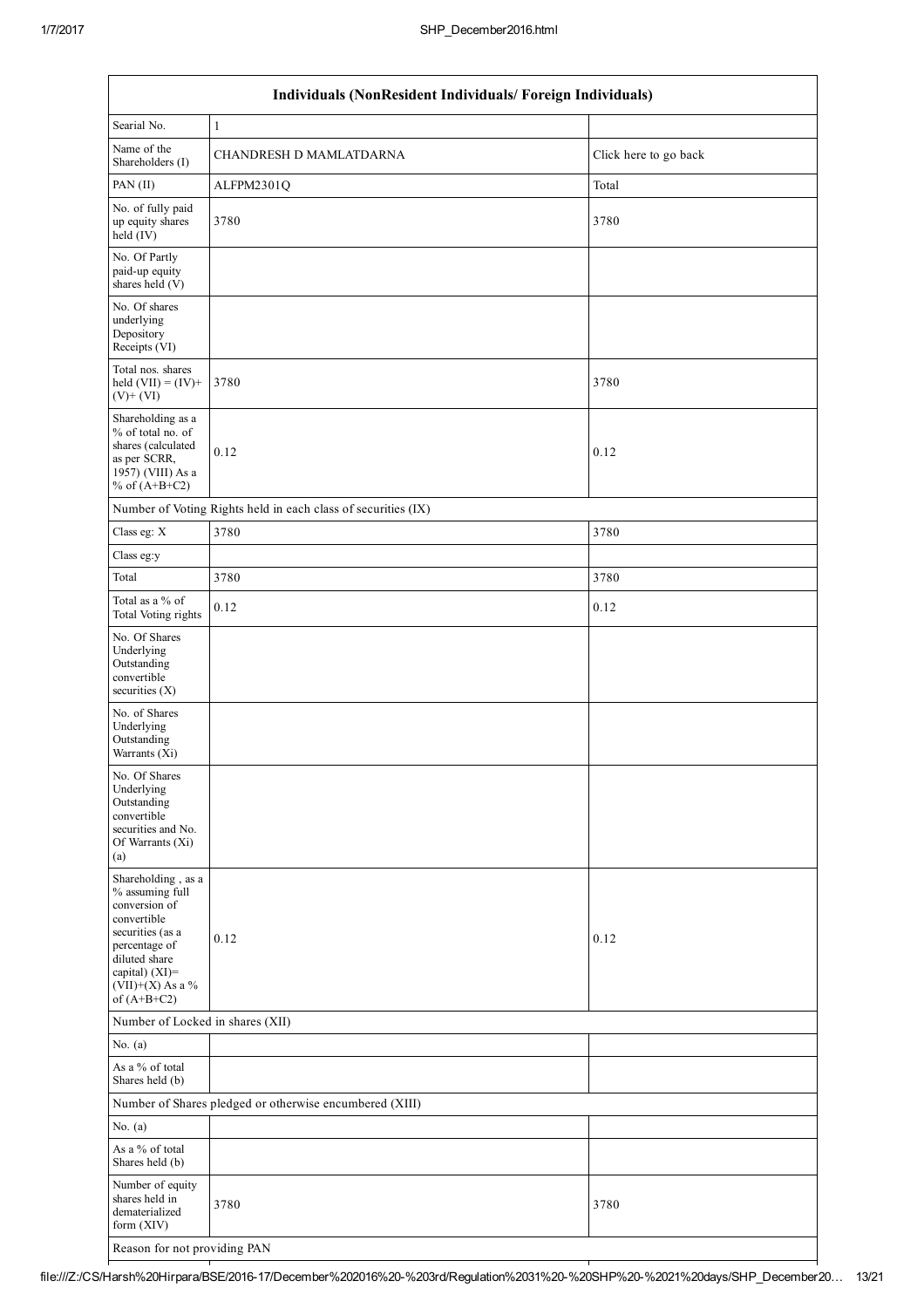Reason for not providing PAN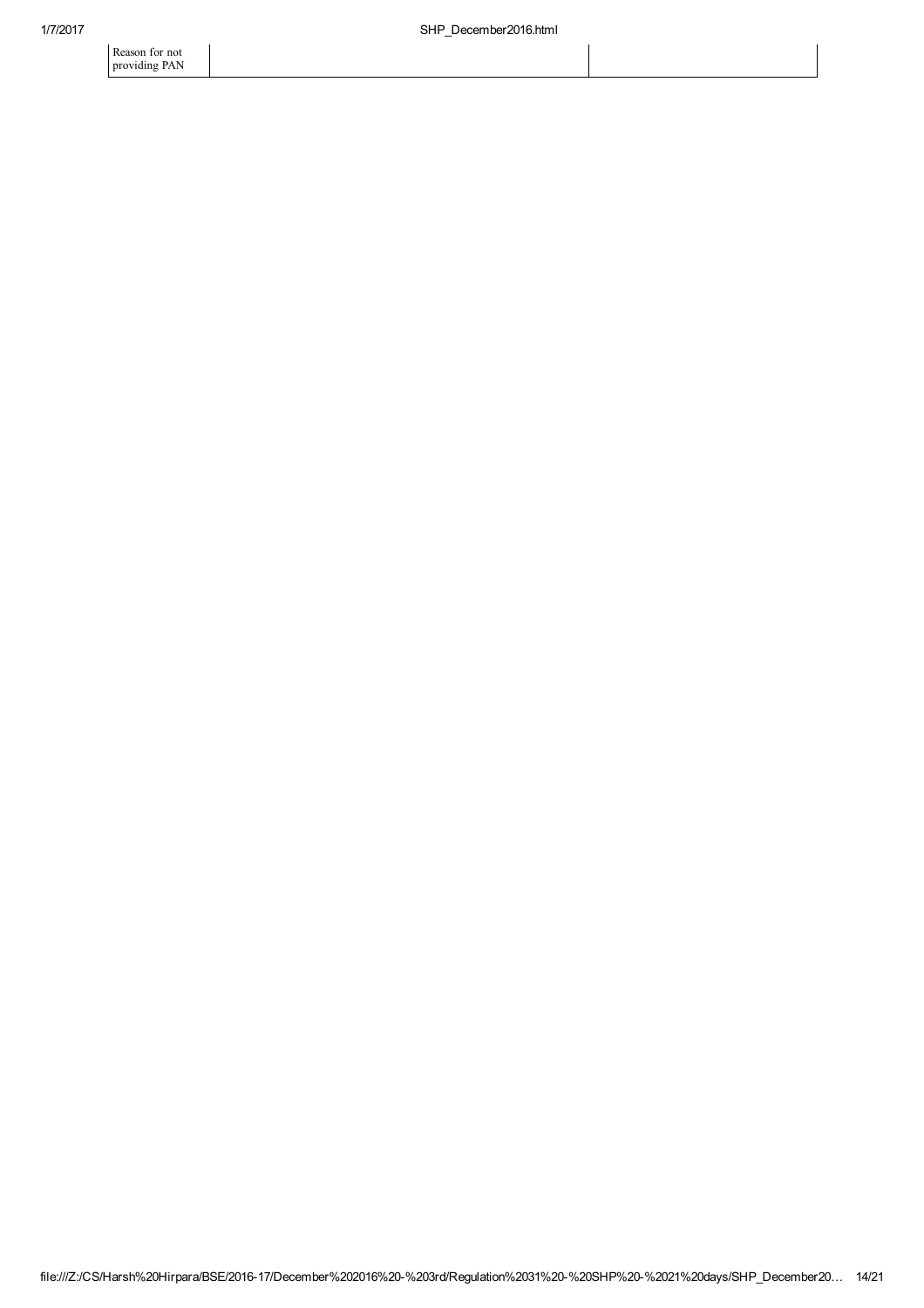|                                                                                                                                                                                         |                                 | Individuals - ii. Individual shareholders holding nominal share capital in excess of Rs. 2 lakhs. |                                           |                                    |                                 |                             |
|-----------------------------------------------------------------------------------------------------------------------------------------------------------------------------------------|---------------------------------|---------------------------------------------------------------------------------------------------|-------------------------------------------|------------------------------------|---------------------------------|-----------------------------|
| Searial No.                                                                                                                                                                             | $\mathbf{1}$                    | $\overline{c}$                                                                                    | $\mathfrak{Z}$                            | $\overline{4}$                     | 5                               | $\sqrt{6}$                  |
| Name of the<br>Shareholders (I)                                                                                                                                                         | <b>BIJENDRA</b><br><b>KATTA</b> | <b>MAHENDRABHAI</b><br><b>AMBALAL PATEL</b>                                                       | <b>SHARAD</b><br>KANAYALAL<br><b>SHAH</b> | <b>SUBRAMANIAN</b><br>$\, {\bf P}$ | <b>SUPRIYA</b><br><b>PRABHU</b> | <b>USHA</b><br><b>KATTA</b> |
| PAN (II)                                                                                                                                                                                | AILPK2637G                      | ABBPP5057A                                                                                        | AAKPS6262N                                | AMBPS8931K                         | ALYPP8682N                      | AKZPK2741H                  |
| No. of fully paid<br>up equity shares<br>$held$ (IV)                                                                                                                                    | 52725                           | 44700                                                                                             | 36000                                     | 141860                             | 34500                           | 31731                       |
| No. Of Partly<br>paid-up equity<br>shares held (V)                                                                                                                                      |                                 |                                                                                                   |                                           |                                    |                                 |                             |
| No. Of shares<br>underlying<br>Depository<br>Receipts (VI)                                                                                                                              |                                 |                                                                                                   |                                           |                                    |                                 |                             |
| Total nos. shares<br>held $(VII) = (IV) +$<br>$(V)$ + $(VI)$                                                                                                                            | 52725                           | 44700                                                                                             | 36000                                     | 141860                             | 34500                           | 31731                       |
| Shareholding as a<br>% of total no. of<br>shares (calculated<br>as per SCRR,<br>1957) (VIII) As a<br>% of $(A+B+C2)$                                                                    | 1.74                            | 1.48                                                                                              | 1.19                                      | 4.68                               | 1.14                            | 1.05                        |
|                                                                                                                                                                                         |                                 | Number of Voting Rights held in each class of securities (IX)                                     |                                           |                                    |                                 |                             |
| Class eg: X                                                                                                                                                                             | 52725                           | 44700                                                                                             | 36000                                     | 141860                             | 34500                           | 31731                       |
| Class eg:y                                                                                                                                                                              |                                 |                                                                                                   |                                           |                                    |                                 |                             |
| Total                                                                                                                                                                                   | 52725                           | 44700                                                                                             | 36000                                     | 141860                             | 34500                           | 31731                       |
| Total as a % of<br><b>Total Voting rights</b>                                                                                                                                           | 1.74                            | 1.48                                                                                              | 1.19                                      | 4.68                               | 1.14                            | 1.05                        |
| No. Of Shares<br>Underlying<br>Outstanding<br>convertible<br>securities (X)                                                                                                             |                                 |                                                                                                   |                                           |                                    |                                 |                             |
| No. of Shares<br>Underlying<br>Outstanding<br>Warrants $(Xi)$                                                                                                                           |                                 |                                                                                                   |                                           |                                    |                                 |                             |
| No. Of Shares<br>Underlying<br>Outstanding<br>convertible<br>securities and No.<br>Of Warrants (Xi)<br>(a)                                                                              |                                 |                                                                                                   |                                           |                                    |                                 |                             |
| Shareholding, as a<br>% assuming full<br>conversion of<br>convertible<br>securities (as a<br>percentage of<br>diluted share<br>capital) $(XI)$ =<br>$(VII)+(X)$ As a %<br>of $(A+B+C2)$ | 1.74                            | 1.48                                                                                              | 1.19                                      | 4.68                               | 1.14                            | 1.05                        |
| Number of Locked in shares (XII)                                                                                                                                                        |                                 |                                                                                                   |                                           |                                    |                                 |                             |
| No. $(a)$                                                                                                                                                                               |                                 |                                                                                                   |                                           |                                    |                                 |                             |
| As a % of total<br>Shares held (b)                                                                                                                                                      |                                 |                                                                                                   |                                           |                                    |                                 |                             |
| Number of equity<br>shares held in<br>dematerialized<br>form (XIV)                                                                                                                      | 52725                           | 44700                                                                                             | 36000                                     | 141860                             | 34500                           | 31731                       |
| Reason for not providing PAN                                                                                                                                                            |                                 |                                                                                                   |                                           |                                    |                                 |                             |
| Reason for not<br>providing PAN                                                                                                                                                         |                                 |                                                                                                   |                                           |                                    |                                 |                             |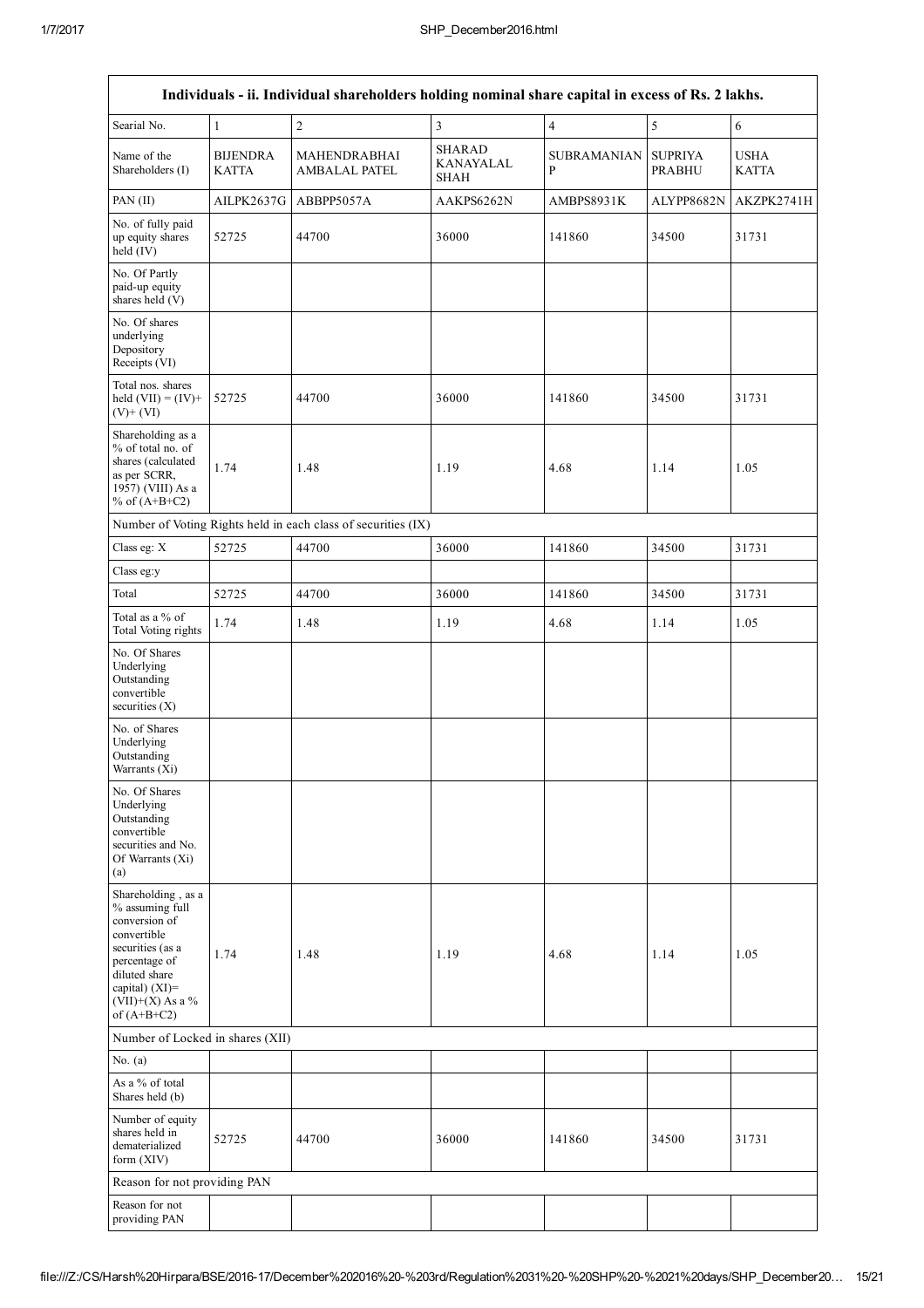$\overline{\phantom{a}}$ 

|                                                                                                                                                                                       | Individuals - ii. Individual shareholders holding nominal share capital in excess of Rs. 2 lakhs. |
|---------------------------------------------------------------------------------------------------------------------------------------------------------------------------------------|---------------------------------------------------------------------------------------------------|
| Searial No.                                                                                                                                                                           |                                                                                                   |
| Name of the<br>Shareholders (I)                                                                                                                                                       | Click here to go back                                                                             |
| PAN (II)                                                                                                                                                                              | Total                                                                                             |
| No. of fully paid<br>up equity shares<br>$held$ (IV)                                                                                                                                  | 341516                                                                                            |
| No. Of Partly<br>paid-up equity<br>shares held $(V)$                                                                                                                                  |                                                                                                   |
| No. Of shares<br>underlying<br>Depository<br>Receipts (VI)                                                                                                                            |                                                                                                   |
| Total nos. shares<br>held $(VII) = (IV) +$<br>$(V)$ + $(VI)$                                                                                                                          | 341516                                                                                            |
| Shareholding as a<br>% of total no. of<br>shares (calculated<br>as per SCRR,<br>1957) (VIII) As a<br>% of $(A+B+C2)$                                                                  | 11.28                                                                                             |
|                                                                                                                                                                                       | Number of Voting Rights held in each class of securities (IX)                                     |
| Class eg: X                                                                                                                                                                           | 341516                                                                                            |
| Class eg:y                                                                                                                                                                            |                                                                                                   |
| Total                                                                                                                                                                                 | 341516                                                                                            |
| Total as a % of<br><b>Total Voting rights</b>                                                                                                                                         | 11.28                                                                                             |
| No. Of Shares<br>Underlying<br>Outstanding<br>convertible<br>securities $(X)$                                                                                                         |                                                                                                   |
| No. of Shares<br>Underlying<br>Outstanding<br>Warrants (Xi)                                                                                                                           |                                                                                                   |
| No. Of Shares<br>Underlying<br>Outstanding<br>convertible<br>securities and No.<br>Of Warrants (Xi)<br>(a)                                                                            |                                                                                                   |
| Shareholding, as a<br>% assuming full<br>conversion of<br>convertible<br>securities (as a<br>percentage of<br>diluted share<br>capital) $(XI)$ =<br>(VII)+(X) As a %<br>of $(A+B+C2)$ | 11.28                                                                                             |
| Number of Locked in shares (XII)                                                                                                                                                      |                                                                                                   |
| No. $(a)$                                                                                                                                                                             |                                                                                                   |
| As a % of total<br>Shares held (b)                                                                                                                                                    |                                                                                                   |
| Number of equity<br>shares held in<br>dematerialized<br>form (XIV)                                                                                                                    | 341516                                                                                            |
| Reason for not providing PAN                                                                                                                                                          |                                                                                                   |
| Reason for not<br>providing PAN                                                                                                                                                       |                                                                                                   |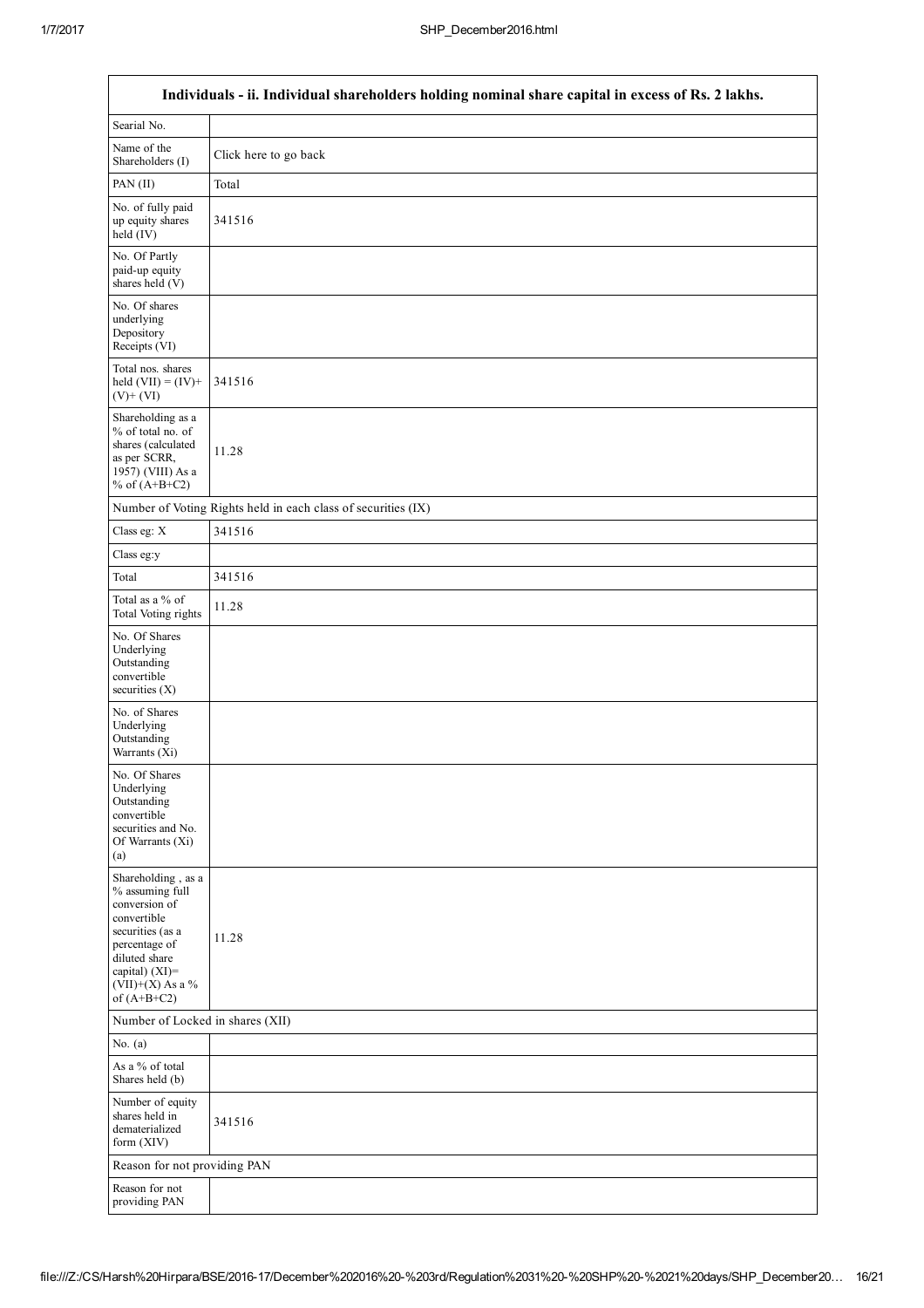|                                                                                                                                                                                         |                                                               | Any Other (specify)                       |            |                       |                 |                     |
|-----------------------------------------------------------------------------------------------------------------------------------------------------------------------------------------|---------------------------------------------------------------|-------------------------------------------|------------|-----------------------|-----------------|---------------------|
| Searial No.                                                                                                                                                                             | $\mathbf{1}$                                                  | $\overline{2}$                            | 3          | $\overline{4}$        | 5               | 6                   |
| Category                                                                                                                                                                                | <b>Bodies Corporate</b>                                       | <b>Bodies Corporate</b>                   | <b>HUF</b> | $NRI - Non-$<br>Repat | $NRI-$<br>Repat | Clearing<br>Members |
| Category / More<br>than 1 percentage                                                                                                                                                    | More than 1 percentage of<br>shareholding                     | More than 1 percentage of<br>shareholding | Category   | Category              | Category        | Category            |
| Name of the<br>Shareholders (I)                                                                                                                                                         | Proeco Stockcom Private<br>Limited                            | Globe Capital Market Ltd                  |            |                       |                 |                     |
| PAN (II)                                                                                                                                                                                | AAECP9567A                                                    | AAACG4267G                                |            |                       |                 |                     |
| No. of the<br>Shareholders (I)                                                                                                                                                          | 1                                                             | 1                                         | 71         | $\overline{4}$        | 21              | 40                  |
| No. of fully paid<br>up equity shares<br>$\text{held}(\text{IV})$                                                                                                                       | 45000                                                         | 37294                                     | 51709      | 1168                  | 22076           | 27600               |
| No. Of Partly<br>paid-up equity<br>shares held (V)                                                                                                                                      |                                                               |                                           |            |                       |                 |                     |
| No. Of shares<br>underlying<br>Depository<br>Receipts (VI)                                                                                                                              |                                                               |                                           |            |                       |                 |                     |
| Total nos. shares<br>held $(VII) = (IV) +$<br>$(V)$ + $(VI)$                                                                                                                            | 45000                                                         | 37294                                     | 51709      | 1168                  | 22076           | 27600               |
| Shareholding as a<br>% of total no. of<br>shares (calculated<br>as per SCRR,<br>1957) (VIII) As a<br>% of $(A+B+C2)$                                                                    | 1.49                                                          | 1.23                                      | 1.71       | 0.04                  | 0.73            | 0.91                |
|                                                                                                                                                                                         | Number of Voting Rights held in each class of securities (IX) |                                           |            |                       |                 |                     |
| Class eg: X                                                                                                                                                                             | 45000                                                         | 37294                                     | 51709      | 1168                  | 22076           | 27600               |
| Class eg:y                                                                                                                                                                              |                                                               |                                           |            |                       |                 |                     |
| Total                                                                                                                                                                                   | 45000                                                         | 37294                                     | 51709      | 1168                  | 22076           | 27600               |
| Total as a % of<br>Total Voting rights                                                                                                                                                  | 1.49                                                          | 1.23                                      | 1.71       | 0.04                  | 0.73            | 0.91                |
| No. Of Shares<br>Underlying<br>Outstanding<br>convertible<br>securities $(X)$                                                                                                           |                                                               |                                           |            |                       |                 |                     |
| No. of Shares<br>Underlying<br>Outstanding<br>Warrants (Xi)                                                                                                                             |                                                               |                                           |            |                       |                 |                     |
| No. Of Shares<br>Underlying<br>Outstanding<br>convertible<br>securities and No.<br>Of Warrants (Xi)<br>(a)                                                                              |                                                               |                                           |            |                       |                 |                     |
| Shareholding, as a<br>% assuming full<br>conversion of<br>convertible<br>securities (as a<br>percentage of<br>diluted share<br>capital) $(XI)$ =<br>$(VII)+(X)$ As a %<br>of $(A+B+C2)$ | 1.49                                                          | 1.23                                      | 1.71       | 0.04                  | 0.73            | 0.91                |
| Number of Locked in shares (XII)                                                                                                                                                        |                                                               |                                           |            |                       |                 |                     |
| No. $(a)$<br>As a % of total<br>Shares held (b)                                                                                                                                         |                                                               |                                           |            |                       |                 |                     |
| Number of equity<br>shares held in<br>dematerialized<br>form (XIV)                                                                                                                      | 45000                                                         | 37294                                     | 51709      | 1168                  | 22076           | 27600               |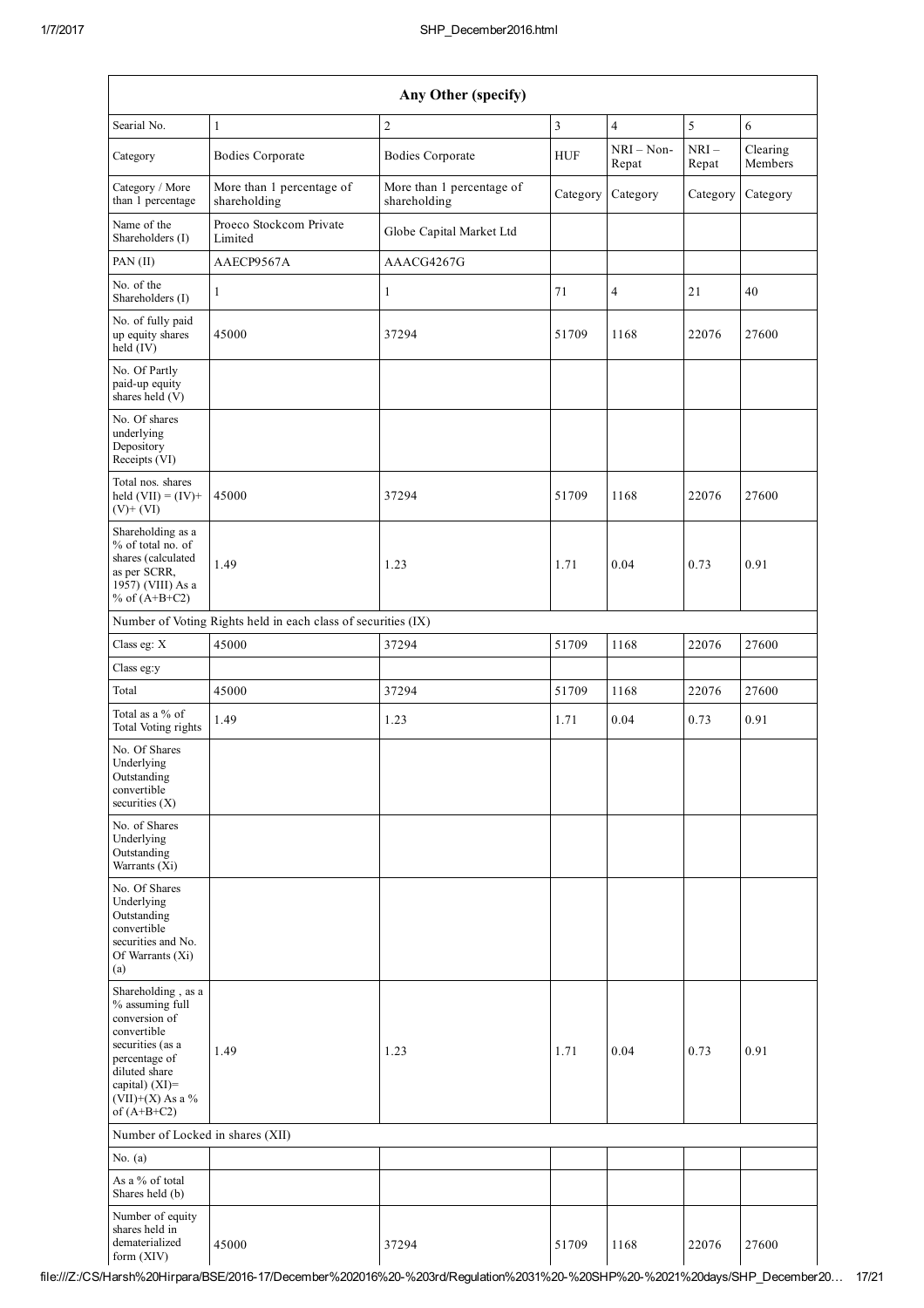| Reason for not providing PAN    |  |  |  |
|---------------------------------|--|--|--|
| Reason for not<br>providing PAN |  |  |  |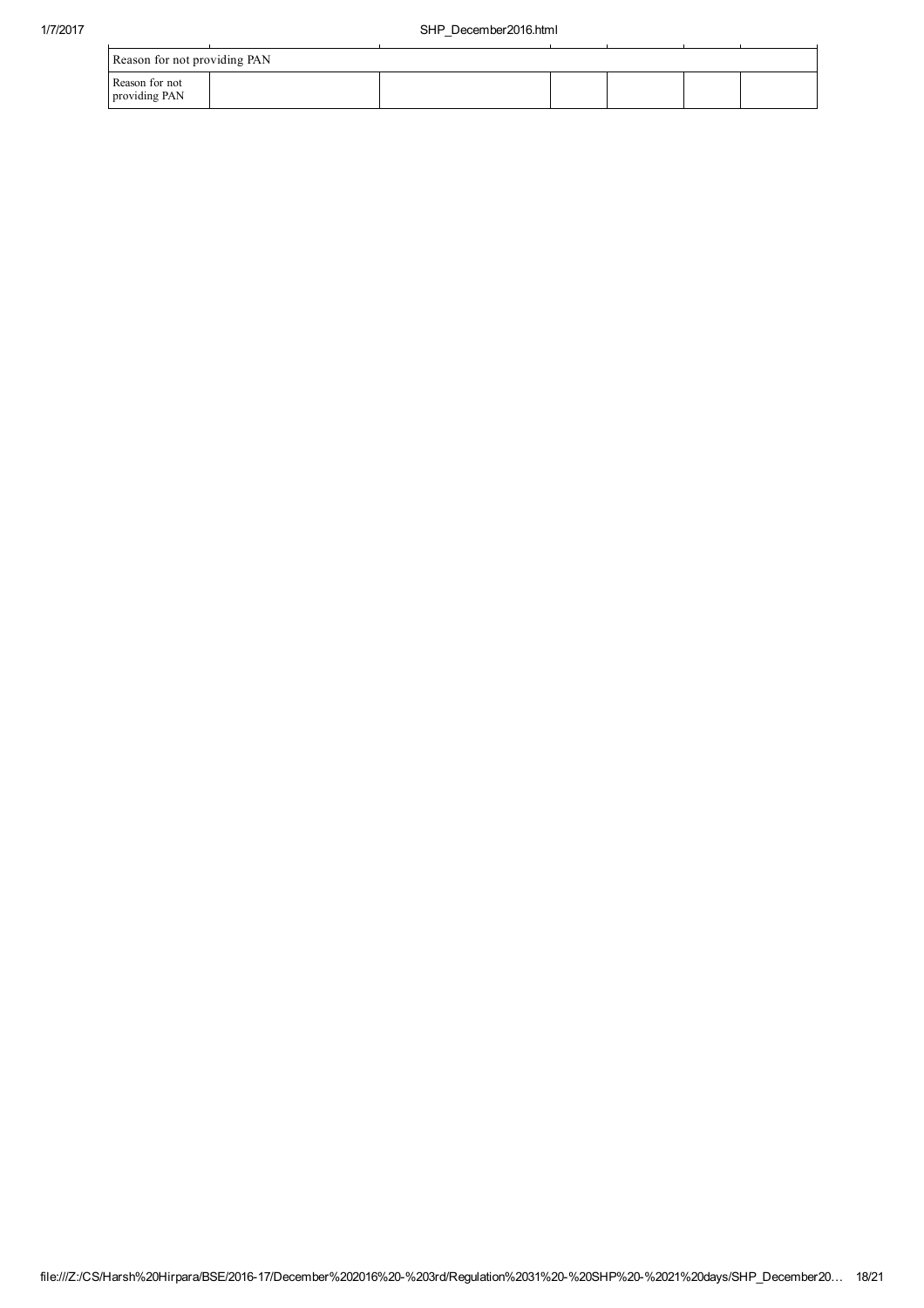|                                                                                                                                                                                      | Any Other (specify)                                           |
|--------------------------------------------------------------------------------------------------------------------------------------------------------------------------------------|---------------------------------------------------------------|
| Searial No.                                                                                                                                                                          |                                                               |
| Category                                                                                                                                                                             |                                                               |
| Category / More<br>than 1 percentage                                                                                                                                                 |                                                               |
| Name of the<br>Shareholders (I)                                                                                                                                                      | Click here to go back                                         |
| PAN (II)                                                                                                                                                                             | Total                                                         |
| No. of the<br>Shareholders (I)                                                                                                                                                       | 136                                                           |
| No. of fully paid<br>up equity shares<br>$\text{held} (IV)$                                                                                                                          | 102553                                                        |
| No. Of Partly<br>paid-up equity<br>shares held $(V)$                                                                                                                                 |                                                               |
| No. Of shares<br>underlying<br>Depository<br>Receipts (VI)                                                                                                                           |                                                               |
| Total nos. shares<br>held $(VII) = (IV) +$<br>$(V)$ + $(VI)$                                                                                                                         | 102553                                                        |
| Shareholding as a<br>% of total no. of<br>shares (calculated<br>as per SCRR,<br>1957) (VIII) As a<br>% of $(A+B+C2)$                                                                 | 3.39                                                          |
|                                                                                                                                                                                      | Number of Voting Rights held in each class of securities (IX) |
| Class eg: X                                                                                                                                                                          | 102553                                                        |
| Class eg:y                                                                                                                                                                           |                                                               |
| Total                                                                                                                                                                                | 102553                                                        |
| Total as a % of<br>Total Voting rights                                                                                                                                               | 3.39                                                          |
| No. Of Shares<br>Underlying<br>Outstanding<br>convertible<br>securities (X)                                                                                                          |                                                               |
| No. of Shares<br>Underlying<br>Outstanding<br>Warrants (Xi)                                                                                                                          |                                                               |
| No. Of Shares<br>Underlying<br>Outstanding<br>convertible<br>securities and No.<br>Of Warrants (Xi)<br>(a)                                                                           |                                                               |
| Shareholding, as a<br>% assuming full<br>conversion of<br>convertible<br>securities (as a<br>percentage of<br>diluted share<br>capital) (XI)=<br>$(VII)+(X)$ As a %<br>of $(A+B+C2)$ | 3.39                                                          |
| Number of Locked in shares (XII)                                                                                                                                                     |                                                               |
| No. $(a)$                                                                                                                                                                            |                                                               |
| As a % of total<br>Shares held (b)                                                                                                                                                   |                                                               |
| Number of equity<br>shares held in<br>dematerialized<br>form (XIV)                                                                                                                   | 102553                                                        |